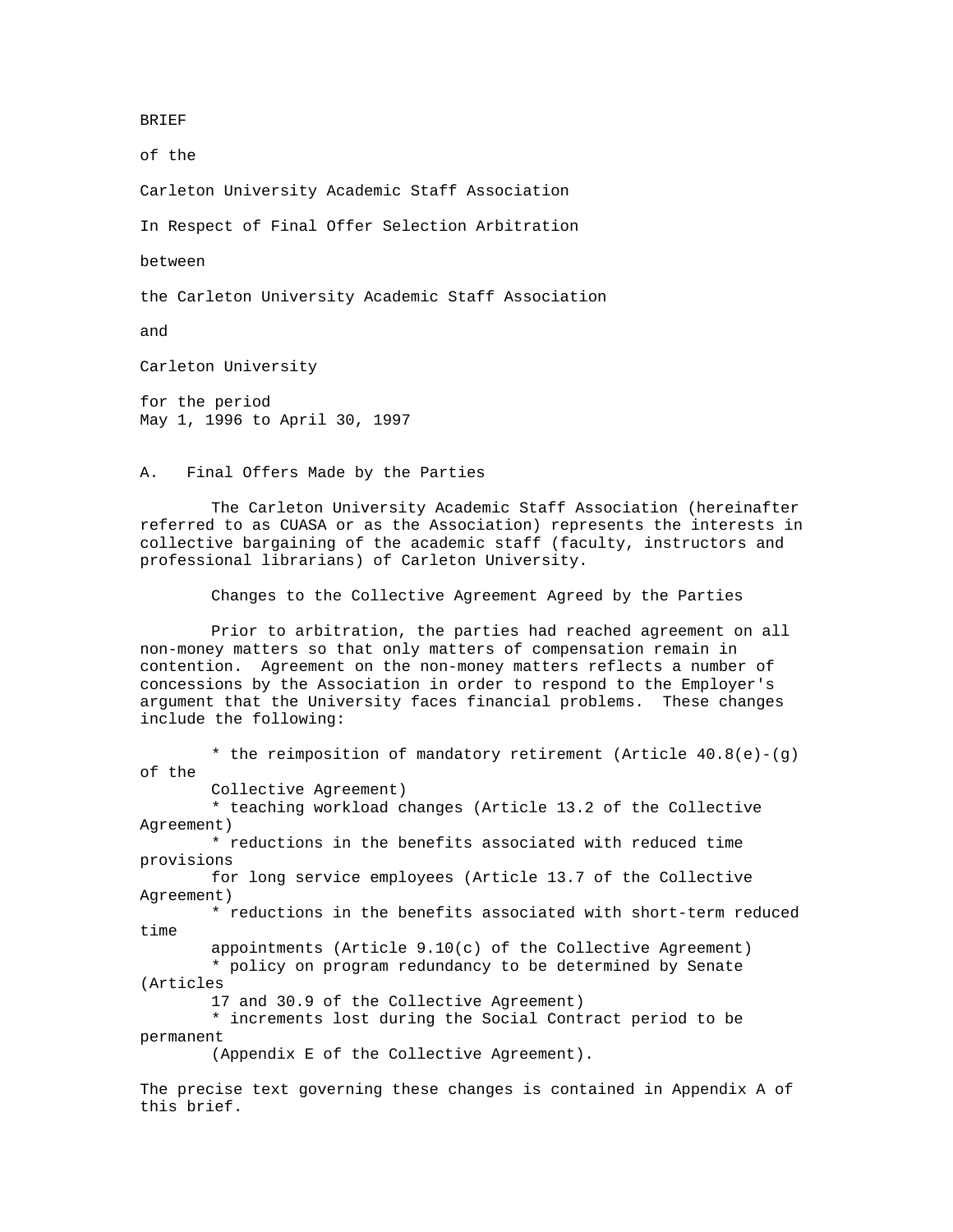#### Financial Compensation

 Changes to the financial compensation of academic staff members may be effected in the following categories: (a) scale increases or decreases (an across the board percentage change to salary); (b) the career development increment, CDI (a flat dollar increase); (c) days of unpaid leave where each day corresponds to a salary reduction of about  $1/260 = 0.4$ ; (d) the pension plan: and, (e) health benefits.

The chart below lists the health benefit plans and the current cost sharing arrangements.

| Health Benefits Plan                  | Current Cost Sharing              |
|---------------------------------------|-----------------------------------|
| Extended Health Care (EHC)<br>premium | Employer pays 100% of the         |
| Dental<br>premium                     | Employer pays 100% of the         |
| Basic Life Insurance (BLI)<br>in      | Employer pays balance of premium  |
|                                       | excess of $$8.11$ per month       |
| Long Term Disability Insurance        | Employee pays 100% of the premium |
| Out of Province Health Care           | Employee pays 100% of the premium |

 It should be noted that changes to the different categories have different effects. Effecting compensation reduction through scale reductions or reductions to benefits have relatively permanent effects. Effecting compensation reductions through days of unpaid leave achieve a cost-saving to the Employer in one year without reducing base salary.

 Table 1 sets out the final offers made by the two parties. The parties propose a one year agreement from May 1, 1996 to April 30, 1997. Both the Association and the Employer propose that the CDI payment should be paid as of May 1, 1996 although the Employer's proposal for a 2.9% scale reduction would reduce the value of the increment from \$1990 to \$1930 for the maximum increment. Both parties agree on some changes to benefits. Under the Extended Health Care plan a maximum dispensing fee would be set, saving the Employer \$6,250 a year. Under the Dental Plan a system of annual rather than bi-annual checkups would be instituted for a saving of \$10,000 annually. A further saving under the Dental Plan of \$5,750 would accrue from the use of the previous, rather than the current, year's ODA schedule.

The Association's Proposal

 The effect of the Association's proposal would be to increase compensation by a modest amount. At the bargaining table, the Employer stated that payment of the CDI would be equivalent to an increase of 2.2% of total compensation. Using the Employer's conversion factor of .931,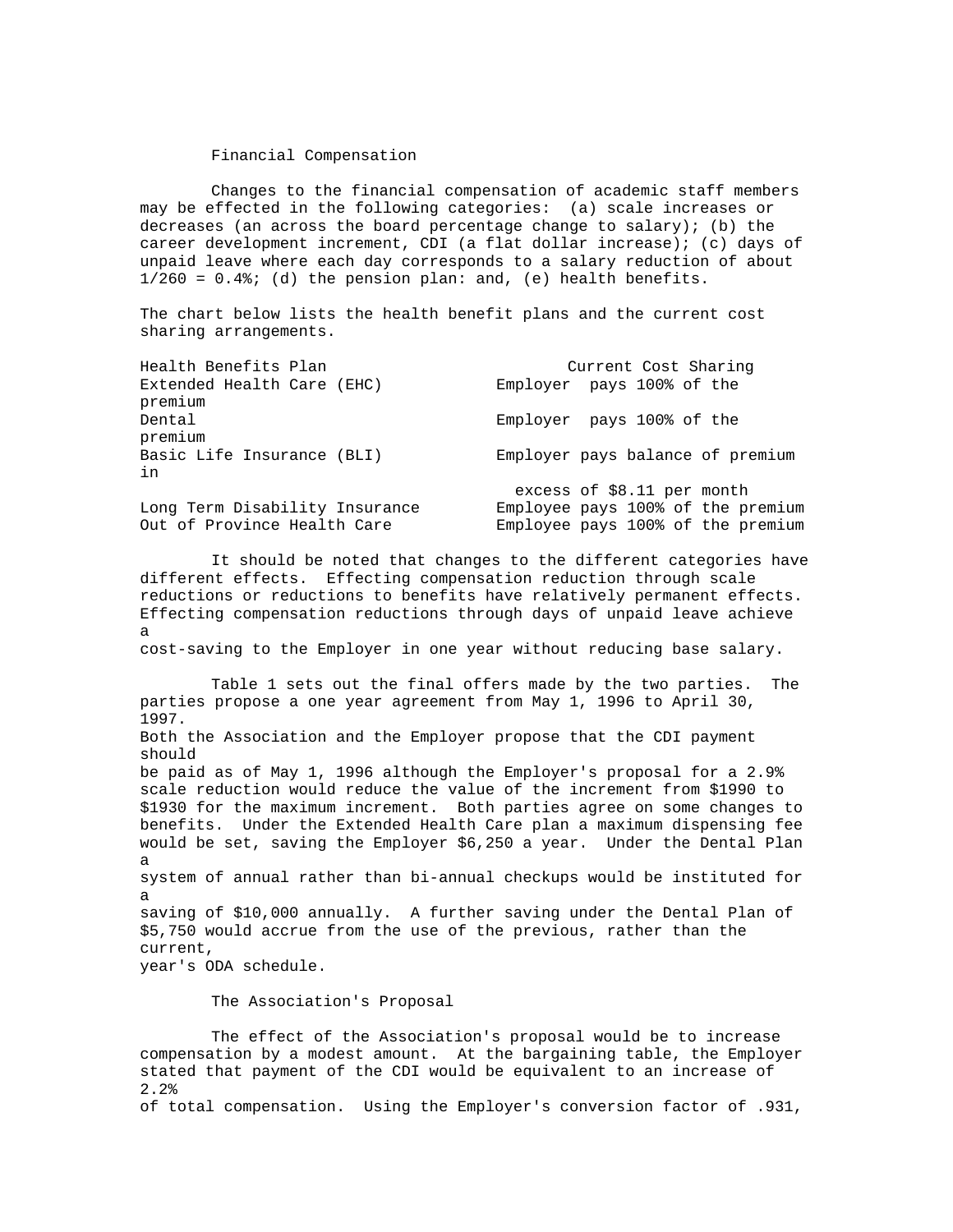the CDI is equivalent to an average salary increase of 2.36%, four days of unpaid leave would cost the employee 1.54% of nominal salary and the increase in the cost of benefits to the employee amounts to 0.05% of nominal salary. The average increase in salary for any continuing member of the CUASA unit would amount to  $(2.36 - 1.54 - 0.05)\$  = 0.77%. We should be careful to note that this figure is not equivalent to an increase in the Employer's cost with respect to financial compensation. We note in section D that the compensation of the CUASA unit in total will decrease by \$7.8 million as a result of members leaving the unit through retirement, voluntary separation, resignation, or other reasons. The Employer's Proposal The reductions to financial compensation demanded by the Employer amount to 3.93% of nominal salary. The reduction brought about through the scale reduction and changes to the cost sharing arrangements for benefits produce permanent reductions to base compensation. The effect on any individual of the changes to benefit cost sharing arrangements proposed by the employer are somewhat difficult to gauge as Extended Health Care (EHC) and Dental premium costs vary according to whether a member opts for single or for family coverage. In general, CUASA members choose family coverage. In this case, the annual increase in the premium cost would amount to \$937.79 in after-tax dollars (Employer Memorandum, Personnel Department, January 25, 1996 which quotes a monthly rate of \$72.75 for EHC and \$71.97 for Dental, both rates exclusive of the 8% retail sales tax). With respect to Basic Life Insurance, the increase in cost to a member earning the average salary would be in the region of \$19.00 per month. According to figures supplied by the Employer at the table (Memorandum, May 9, 1996), the percentage cost increase of its benefits proposal in total would amount to 1.30% of total compensation (or 1.40% of nominal salary). The desire on the part of the Employer to impose a private duty nursing cap or to insist on generic drugs seems gratuitous in the light of annual savings of only \$3,461 and \$3,750 respectively (Employer Memorandum, May 9, 1996) . With respect to pensions, we draw attention to the fact that the Employer will benefit from changes to legislation which have the effect of reducing its contribution to the minimum guarantee fund of the pension plan will be reduced from 2.4% to 1.7%. The saving, according to CUASA's estimate, will be about \$350,000 in fiscal 1996/97 with respect to CUASA members or about \$700,000 with respect to all members of the pension plan.

As we have noted, CUASA has agreed to proposals which would help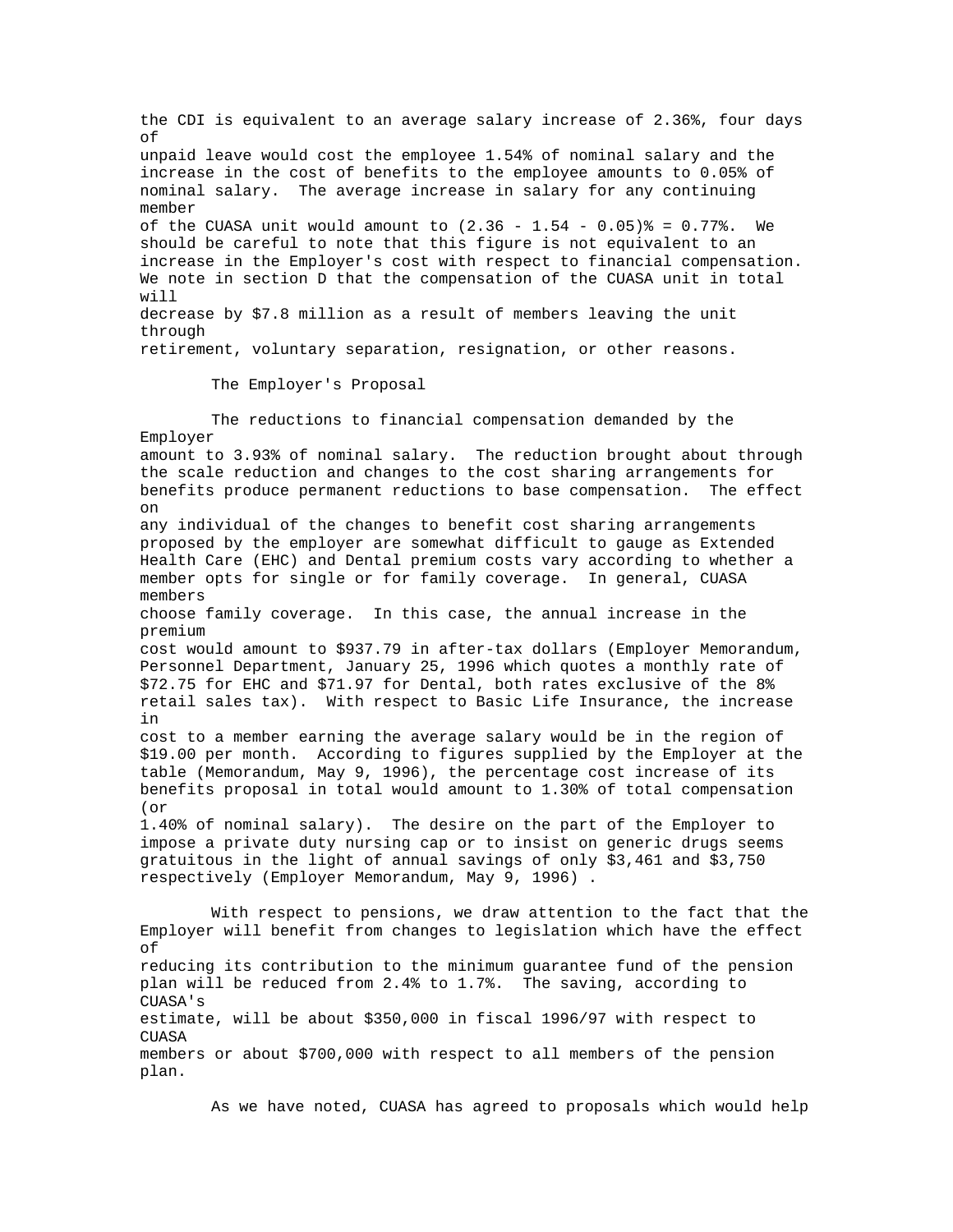alleviate financial difficulties noted by the Employer. CUASA agreed  $t \circ$ return to a system of mandatory retirement at age 65 which will save the Employer about \$1.5 million in 1996-97. There was also agreement to implement procedures, once approved by the Senate of the University, to allow programs to be declared redundant and academic staff, as a result, to be laid off. CUASA emphatically rejects any notion that the University faces a

crisis. Such loose talk is the product of a system of unimaginative, even

incompetent, financial management. The changes sought by the Employer are

a consequence of crisis thinking. In the view of the Association, the Employer's proposal is punitive. The Employer is seeking a permanent reduction to financial compensation through scale reductions and benefits changes in response to what is it has termed a short-term cash-flow problem. This problem arises principally from the liability incurred when the Employer voluntarily entered into separation agreements with

individual members of the academic staff to decrease the size of the **CUASA** 

bargaining unit. In other words, the Employer seeks to have the remaining

members of the unit bear immediately the cost of voluntary separation agreements.

 The Employer's proposal that CUASA members pay a significantly increased proportion of the cost of health benefits is an intrinsically regressive way to seek compensation reductions as the fixed cost increase weighs more heavily in percentage terms on members at the lower end of the salary distribution. The increase in the family benefit premiums proposed by the Employer for Extended Health Care and Dental coverage amounts to \$937.79 or 2.34% of \$40,000, 1.44% of \$65,000 and 1.04% of \$90,000. It should also be noted that premiums would be paid in after- tax dollars. Given marginal tax rates in excess of 50%, the negative effect of the Employer's benefit proposals is approximately doubled.

 The Employer is seeking to reduce in a lasting way the financial compensation of CUASA members by a magnitude that is not contemplated elsewhere in the sector. At the bargaining table, the Employer gave two reasons for its demands namely that CUASA members benefited from a financial settlement which took place before the Social Contract was imposed, and that revenue projections and cash-flow projections are unfavourable (ability to pay).

We shall deal with these arguments in turn.

\* We shall show that salary settlements at other Ontario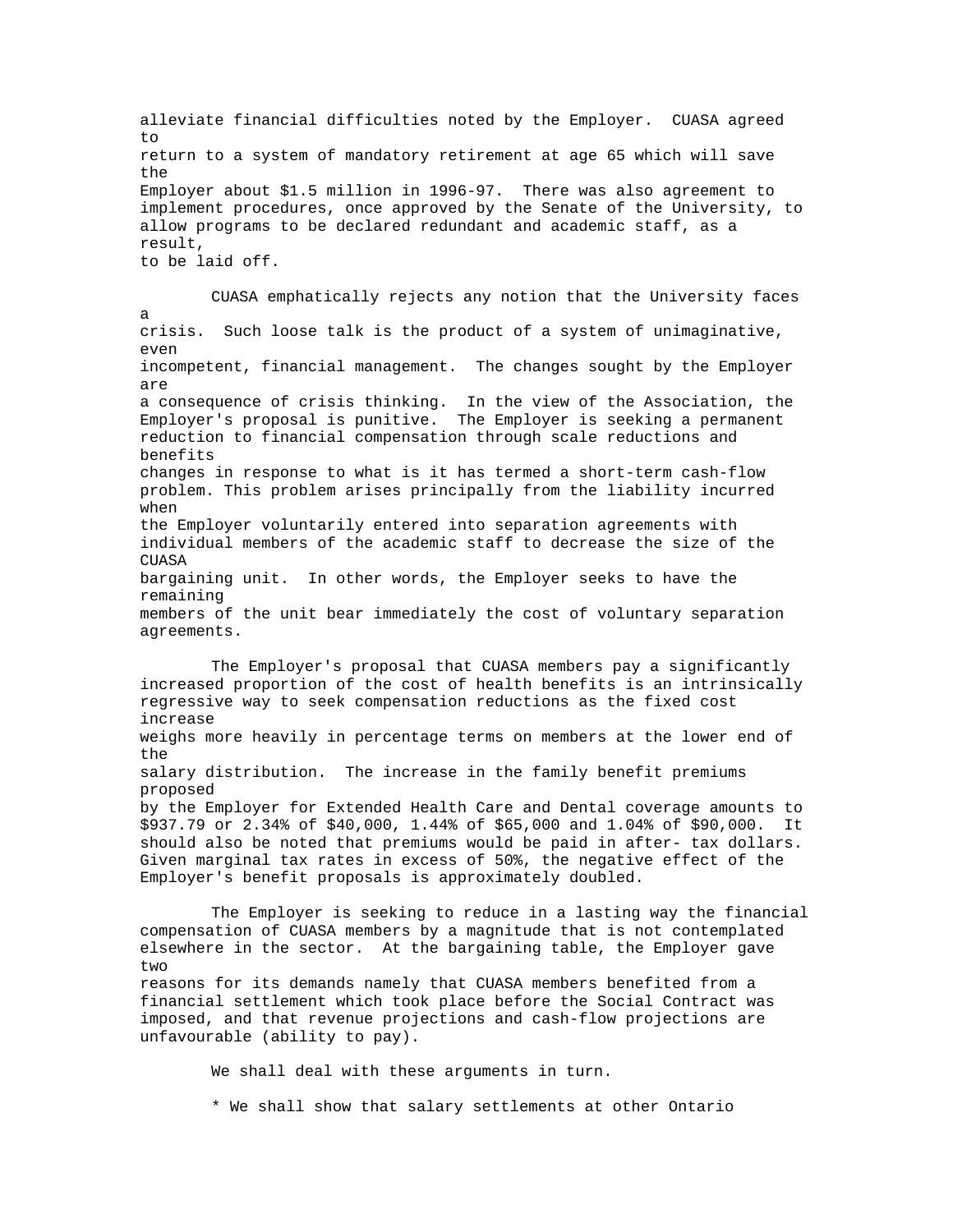universities over the course of the Social Contract period were broadly comparable to the Carleton settlement.

 \* We shall show that the Employer has already achieved a permanent

 salary saving of over \$2 million during the Social Contract period

 and, as a result of voluntary separation of members of the CUASA bargaining unit, will achieve a further permanent saving of \$7.8 million annually once the resulting liability has been discharged.

## Table 1 Final Offers Made by the Parties

|                                          | Association                                                 | %of Salary                       | Employer                                                                                                                              | % of                                         |
|------------------------------------------|-------------------------------------------------------------|----------------------------------|---------------------------------------------------------------------------------------------------------------------------------------|----------------------------------------------|
| Salary                                   |                                                             |                                  |                                                                                                                                       |                                              |
| Scale<br>Unpaid Leave<br>CDI<br>Benefits | $0.00$ $8$<br>4 days<br>At current<br>value                 | $0.00$ %<br>$-1.54%$<br>$+2.36%$ | $-2.9%$<br>5 days<br>Reduced value                                                                                                    | $-2.90$ <sup>8</sup><br>$-1.92%$<br>$+2.29%$ |
| Extended<br>Health Care                  | $(i)$ Maximum<br>dispensing<br>fee                          |                                  | $(i)$ Maximum<br>dispensing<br>fee<br>(ii)Generic drugs<br>(iii) Private duty<br>nursing cap<br>(iv)Employer to pay<br>50% of premium |                                              |
| Dental                                   | $(i)$ Annual<br>checkups<br>(ii)Previous year's<br>ODA fees |                                  | $(i)$ Annual<br>checkups<br>(ii) Previous year's<br>ODA fees<br>(iii)Employer to pay<br>50% of the premium                            |                                              |
| Basic Life<br>Insurance                  |                                                             |                                  | $(i)$ Employer to pay<br>50% of current cost to<br>the Employer                                                                       |                                              |
| Total Benefits<br>1.40%                  |                                                             | $-0.05%$                         |                                                                                                                                       |                                              |
| Total<br>3.93%                           |                                                             | $+0.77%$                         |                                                                                                                                       |                                              |

### B. Financial Settlements at Other Ontario Universities

 The financial proposals of the parties must be compared to the financial settlements in the sector for 1996-97 as known at the time of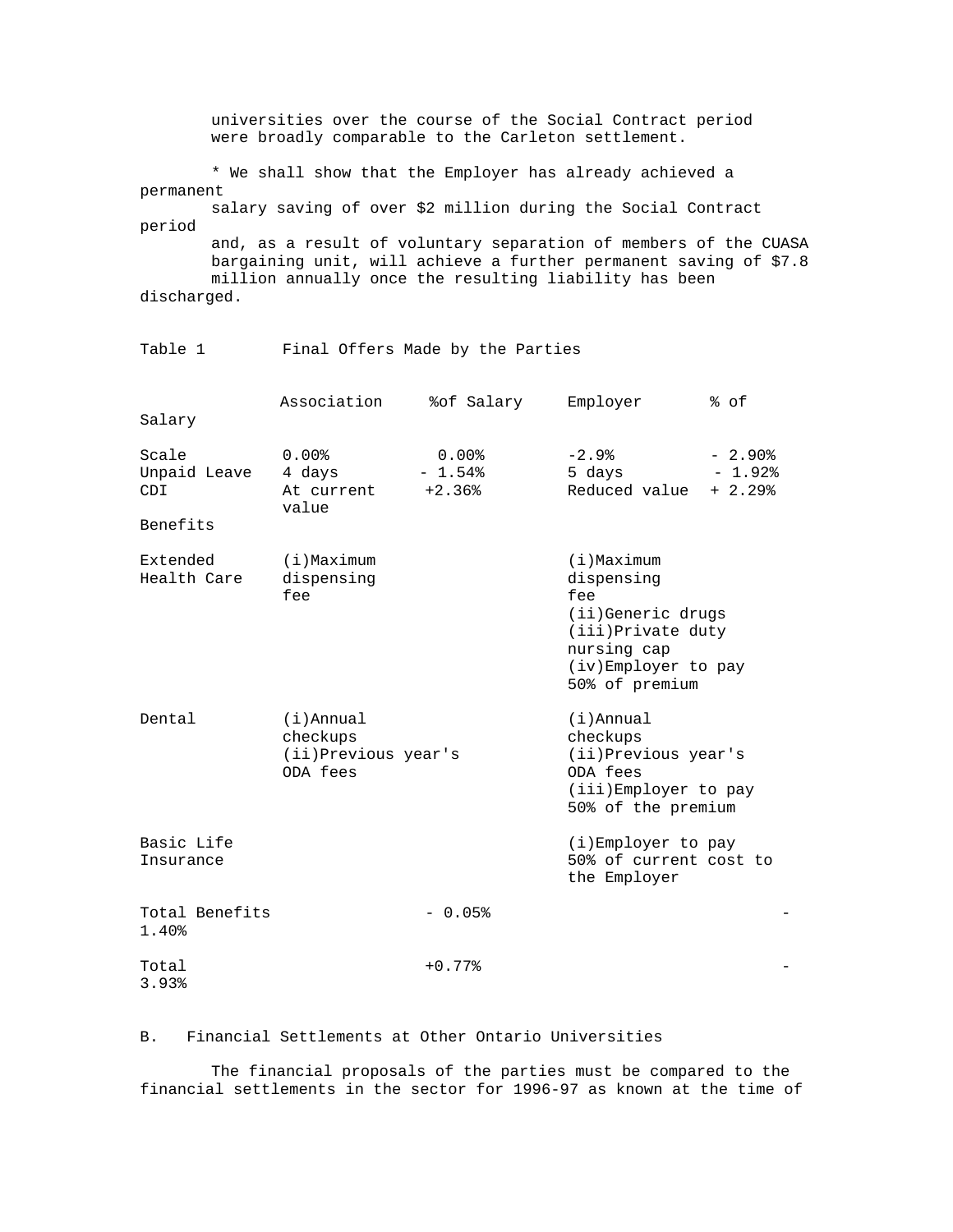writing. It will be seen that CUASA's proposal is less advantageous than any of the financial settlements achieved elsewhere and that the Employer's proposal is significantly less favourable than even the worst settlement of which we know. Table 2 indicates salary settlements for 1996-97 at the six Ontario Universities that had completed bargaining as of July 29, 1996. Information on financial settlements at the various universities is derived from documentation supplied by the respective faculty associations and/or copies of the written agreements.

 At Brock, the academic staff will achieve an average increase in salary of 2.5%. This includes a scale increase of 0.5%, an increment (equivalent to the CDI), and a goodwill payment of \$600 per member which completely off-sets 2 days of unpaid leave. At Laurentian, academic staff salaries will increase by 1% plus \$500 (on average an increase of about 1.1%). Nipissing faculty members will be paid one increment equivalent  $t_{\Omega}$ an average increase in salary of 2.3%. Academic staff at the University o f Western Ontario will be paid an average increase of 4.1% including a scale increase of 0.75% plus an increment, and merit. At McMaster and Guelph, academic staff will be paid the normal increment and take 3 days of unpaid leave, one day fewer than CUASA proposes.

 On average, these six universities have reported salary increases of about 2.0% with no significant changes to benefits. In contrast, at Carleton University, the Employer proposes to reduce total compensation by 3.93% of nominal salary or 5.93% lower than the average of the known settlements elsewhere in the sector. To put the Employer's proposal in perspective, the five of days of unpaid leave by itself implies a settlement lower than any other in the sector this year. No other university has demanded a reduction to scale let alone a regressive increase in the cost of benefits. While the academic staff at other universities will achieve permanent increases to base salary through scale and/or CDIs, academic staff at Carleton are, according to the Employer, expected to absorb a permanent decrease. In fact, the Employer's final position at Carleton compares unfavourably to the opening offers of employers at other Ontario universities. The University of Toronto originally asked its faculty association for reductions to salary and benefits amounting to 3.5% of nominal salary and has more recently proposed a modest salary increase. As the CDI equivalent will be paid, the original offer from the

employer at Toronto stood at approximately -1% of nominal salary. York University management has made the following interim offer: 0% scale increase plus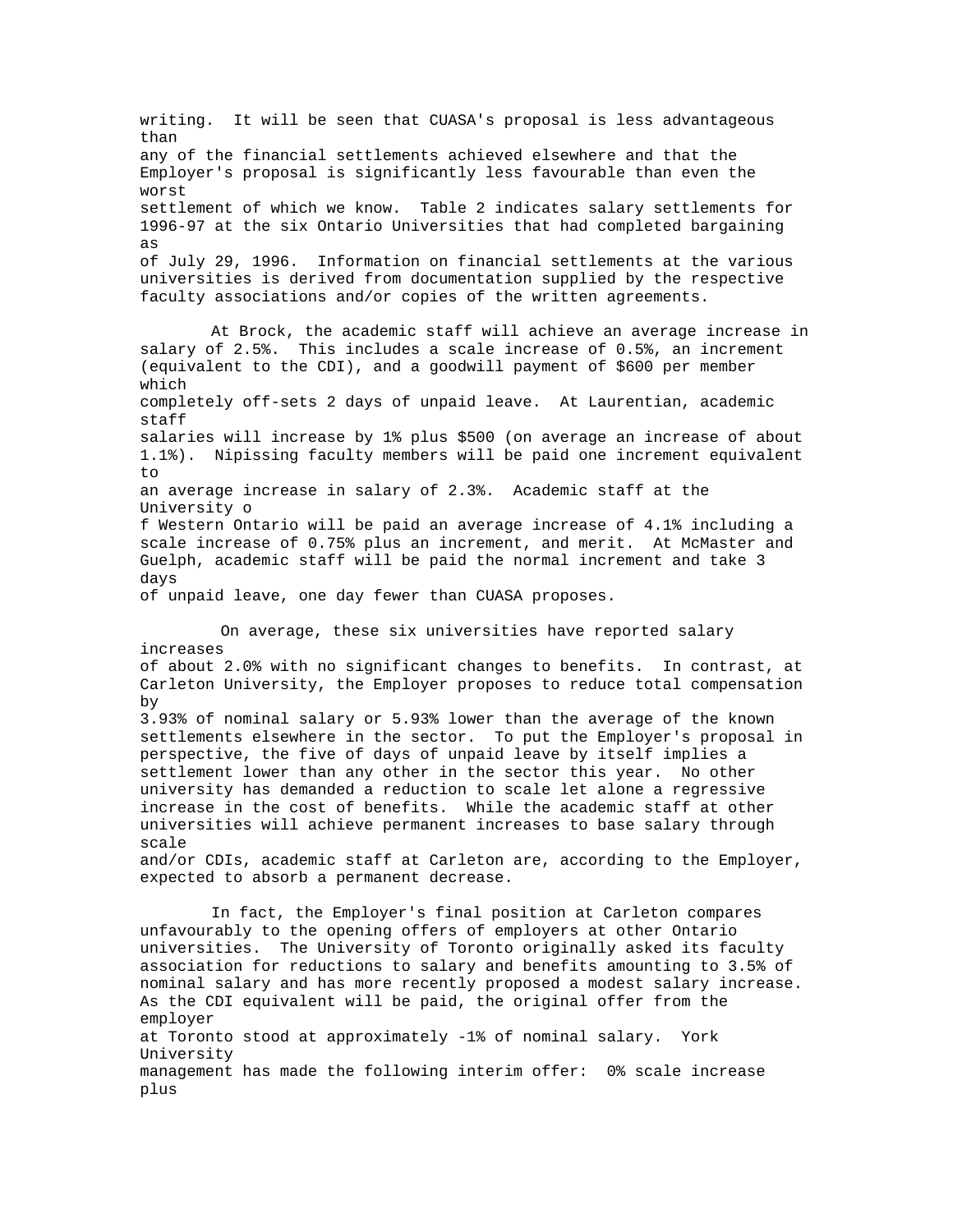an increment. Algoma University College has proposed to pay the increment together with 0% on scale.

 In sum, it is impossible to claim that CUASA is seeking preferential treatment with respect to other comparable bargaining units. All other agreements currently on record will result in higher salary increases than CUASA itself proposes.

Table 2

Financial Settlements at Other Ontario Universities, 1996-97

| University<br>Average      | Scale    |                 | Days of Increment | Benefits | % Change to |
|----------------------------|----------|-----------------|-------------------|----------|-------------|
|                            |          | Unpaid<br>Leave | 1996/97           |          | Salary      |
| Western                    | $+0.75$  | $\Omega$        | YES*              | nc       | $+4.10$     |
| Brock                      | $+0.50$  | $2**$           | YES               | nc       | $+2.50$     |
| Nipissing                  | 0        | 0               | YES               | nc       | $+2.30$     |
| Laurentian                 | 1.10     | $\Omega$        | NO.               | nc       | $+1.10$     |
| Guelph                     | 0        | 3               | YES               | nc       | $+1.00$     |
| McMaster                   | 0        | 3               | YES               | nc       | $+1.00$     |
| CUASA Proposal<br>Employer | $\Omega$ | 4               | $+2.36$           | $-0.05$  | $+0.77$     |
| Proposal                   | $-2.90$  | 5               | $+2.29$           | $-1.40$  | $-3.93$     |

N.B. nc denotes no significant change \* Includes merit

\*\*Offset by one-time payment

Source: Signed Agreements and reports from the Faculty Associations cited.

 Changes to Financial Compensation during the Social Contract Period in the Ontario Universities

 The employer has argued at the bargaining table that CUASA members are obliged to suffer greater reductions to financial compensation as they benefited uniquely from a salary settlement which took effect in 1993 before the Social Contract was imposed.

 In 1991 the parties concluded a three year agreement with respect to the period May 1, 1991 to April 30 1994. As of April 30, 1993, the agreement provided for a CDI as well as a scale increase equal to the average increase in the CPI for Ottawa for the twelve months preceding January 1, 1993 plus 1.0%. In the event, the scale increase amounted to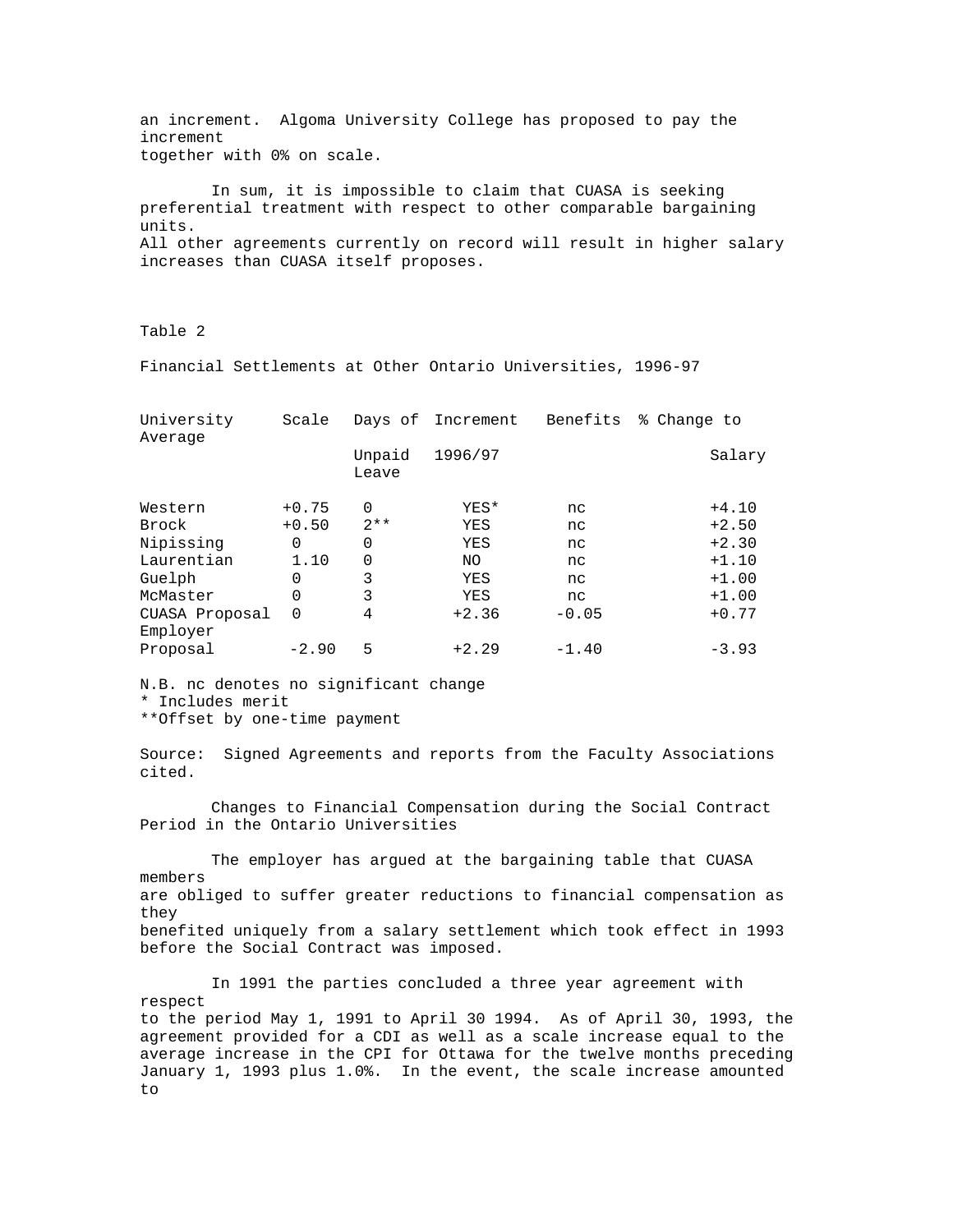2.4%. The Social Contract Act, 1993 was introduced in the Legislature of the Province of Ontario on June 14, 1993. Thus, the scheduled increase according to the Collective Agreement took effect on April 30, 1993. The practice at other Ontario Universities varied considerably. The relevant comparison with other Ontario Universities is shown in Table 3. It is readily apparent from the table that academic staff were subject to a wide variety of circumstances. Carleton was one of four universities in the Province to pay a scale increase going into the Social Contract period. Carleton was one of nine universities to pay at least one step increment (CDI or equivalent) during the period. CUASA members took 15 days of unpaid leave during the three year period compared to the provincial average for the sector of 10 days. Carleton was one of 10 universities at which the academic staff achieved an increase to base salary at the end of the period. Together these universities make up close to 70% of the academic staff members in the Province. In short, the financial implications of the Social Contract for CUASA members were broadly comparable to what was experienced by the majority of academics in the Province. Moreover, the increase in base salary at the beginning of the period merely restored the position of CUASA members in terms of the proportion of the operating budget devoted to academic staff compensation. Table 4 shows that academic staff compensation tended to fall during the 1980s as a percentage of total operating expenses. Therefore, the net effect of the increase to salary prior to the Social Contract was that academic staff compensation took up the same proportion of the budget during the Social Contract period as it had a decade earlier. By 1994- 95, the proportion had started to fall again. It is extremely important to note that the total salary cost of the CUASA bargaining unit decreased rather than increased during the Social Contract period. The scale increase of 2.4% plus a CDI (at that time approximately equal to an average increase of 2.2%) listed in Table 3 might imply an across the board increase in salary at the end of the period of 4.6%. In fact, the annualized cost of the CUASA bargaining unit decreased by over \$2 million, or about 4%, over the period April 30, 1993 to April 30, 1996. According to dues payments reported by the Employer, CUASA members in fiscal 1992/93 (May to April) were paid a total of \$54.3 million compared to \$52.2 million calculated from the same source as of April 30, 1996. This was presumably because the number of members in the unit went down from 754 (as of April 30, 1993) to 734 (as of April 30,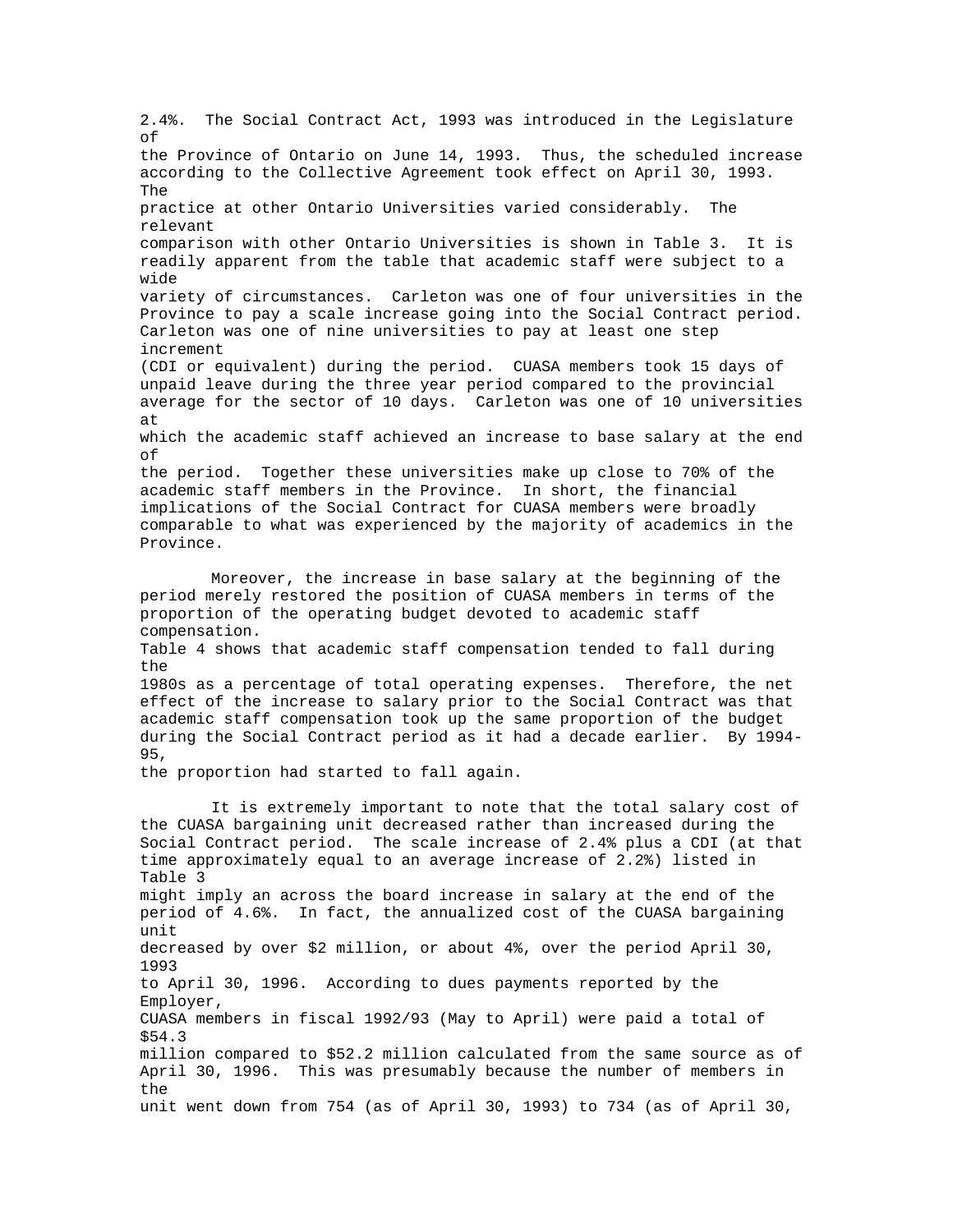1996) and those members leaving the unit for whatever reason (retirement, resignation, voluntary separation or death), whether replaced or not, were likely to have been the more highly paid.

 In short, contrary to the Employer's rhetoric in bargaining, the financial cost of the CUASA unit was actually lower at the end of the Social Contract period than at the beginning. .

Table 3

Changes to Average Compensation over the Social Contract Period (June 14, 1993 to March 30, 1996) at each Ontario University

| University | Scale          | Increments     | Days of<br>Unpaid<br>Leave | Average Increase<br>to Individual<br>Salary |
|------------|----------------|----------------|----------------------------|---------------------------------------------|
| Algoma     | 0%             | 1.5            | 9.0                        | 1.5 CDIs                                    |
| Brock      | 0 <sup>8</sup> | $\Omega$       | 6.0                        | 0 <sup>8</sup>                              |
| Carleton   | 2.4%           | 1.0            | 15.0                       | 2.4% plus 1 CDI                             |
| Guelph     | 0%             | $\mathbf 0$    | 9.0                        | 0 <sup>8</sup>                              |
| Huron      | 0%             | $\Omega$       | $max$ 8.0                  | 0%                                          |
| Kings      | 0 <sup>8</sup> | 0              | 6.0                        | 0 <sup>8</sup>                              |
| Laurentian | 0 <sup>8</sup> | $\Omega$       | 6.5                        | 0 <sup>8</sup>                              |
| McMaster   | 0 <sub>8</sub> | 1.72           | 0.0                        | $1.72$ CDIs                                 |
| Nipissing  | 0 <sub>8</sub> | $\Omega$       | 12.0                       | 0 <sup>8</sup>                              |
| OCA        | 0 <sub>8</sub> | 1              | 25.5                       | 0 <sup>8</sup>                              |
| OISE       | 0%             | $\mathbf 0$    | 36.0                       | 0 <sup>8</sup>                              |
| Ottawa     | 0 <sup>°</sup> | $\mathbf 1$    | 9.75                       | 1 CDI                                       |
| Queen s    | 3.0%           | $\mathbf 0$    | 13.7                       | 3 <sup>8</sup>                              |
| Ryerson    | 0%             | 0              | 14.5                       | 0%                                          |
| Toronto    | 0%             | $\overline{2}$ | 6.0                        | 2 CDIs                                      |
| Trent      | 0 <sub>8</sub> | 3              | 21.0                       | 3 CDIs                                      |
| Waterloo   | 0%             | $\overline{2}$ | 11.0                       | 2 CDIs                                      |
| WLU        | 1.2%           | $\overline{a}$ | 5.0                        | $1.2$ % plus $2$ CDIs                       |
| Western    | 0%             | 0              | 15.5                       | 0%                                          |
| Windsor    | 0%             | 0              | 0.0                        | 0%                                          |
| York       | 1.58%          | 0              | 0.0                        | 1.58%                                       |

Source: CAUT Survey

Table 4

Academic Salaries as a Percentage of Operating Expenses 1983/4 to 1994/95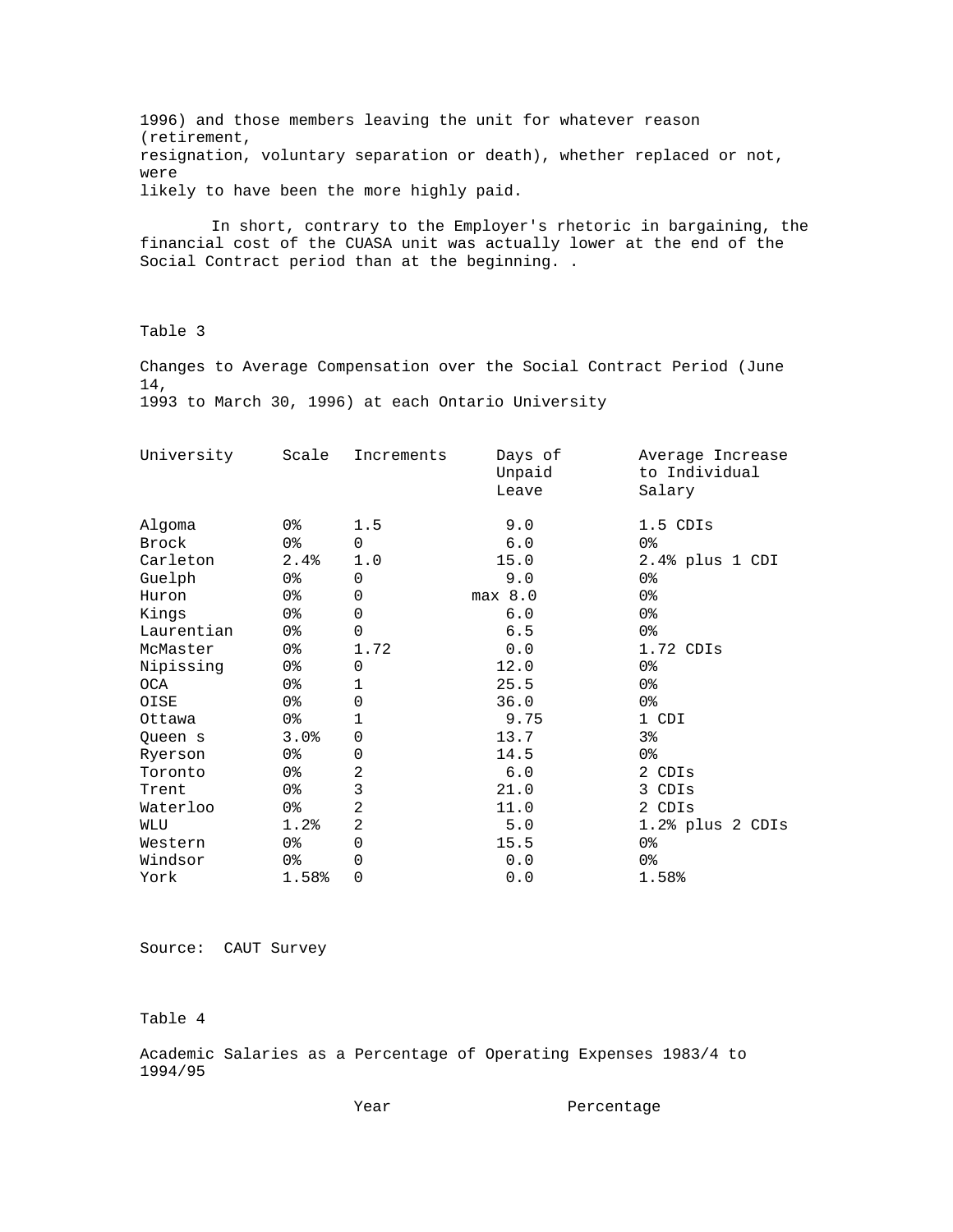| 1983/84 | 38.2 |
|---------|------|
| 1984/85 | 39.1 |
| 1985/86 | 37.8 |
| 1986/87 | 37.3 |
| 1987/88 | 37.1 |
| 1988/89 | 37.8 |
| 1989/90 | 37.9 |
| 1990/91 | 37.0 |
| 1991/92 | 36.2 |
| 1992/93 | 36.6 |
| 1993/94 | 38.4 |
| 1994/95 | 37.5 |

Source: Carleton University Statistical Report #204, Office of Budget Planning: Distribution of Expenditure and Distribution of Operating

Income Carleton University, Table A

#### C. Ability to Pay

 The Employer has sought to establish that it cannot pay compensation increases of any magnitude because of a 15% reduction in the Provincial grant and because of the liability incurred when the Employer entered into voluntary separation agreements with now retired CUASA members. On the matter of revenue, we note that every university in the Province of Ontario was subjected to the same percentage reduction in provincial grant and that Carleton, like all Ontario universities, has chosen to increase tuition fees by the 20%. We should note that CUASA was not consulted by the Employer when it decided to make use of voluntary separation. Article 22.5 of the Collective Agreement specifies that voluntary separation is not a right but a benefit which the employer may or may not confer at its discretion.

Hence, the liability incurred through the granting of voluntary separation

agreements was entirely at the discretion of the Employer. CUASA consistently argued at the bargaining table that the cost of voluntary separations must be amortized over a reasonable period of time, a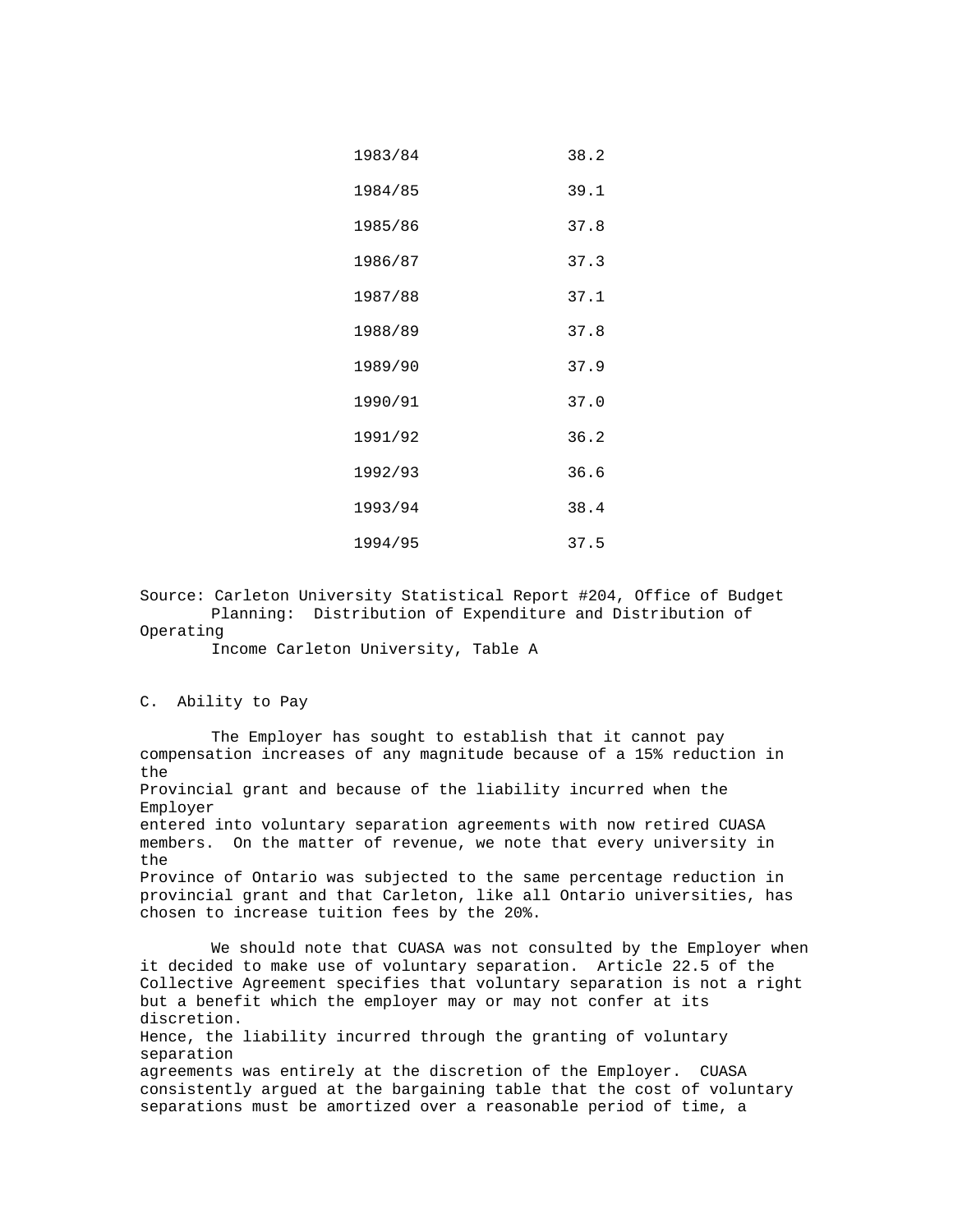procedure followed by the University of Guelph when it entered into voluntary separation agreements with some 70 members of its academic staff. The Employer has either feigned ignorance of amortization or has simply insisted that the liability be immediately discharged. Given sensible financial management, the Employer clearly has the ability to pay for CUASA's compensation proposal. Our position will be justified by reference to reductions to compensation because of retirements, including voluntary separations, resignations and other reasons, and to the amortization of the liability associated with voluntary separation. Decreases in CUASA Bargaining Unit Total Compensation from Actual and Scheduled Departures During 1996/97 At the bargaining table, the Employer gave the salary base of the CUASA bargaining unit as \$49.532 million as of April 30, 1996. The Employer also stated that benefits amounted to an additional 20% of this total. This put the total compensation of the CUASA bargaining unit as of April 30, 1996 at \$59.438 million. On July 1, 1996 because of retirements, voluntary separations, resignations, tenure denial and leaves of absence, total compensation of the CUASA bargaining unit decreased by at least \$7 million (compared to the April 30, 1996 base). Total compensation of the CUASA unit will further decrease by \$0.3 million on September 1, 1996 and by \$0.5 million on January 1, 1997 because of additional voluntary separations. Thus, the compensation base of the CUASA bargaining unit will decrease by 13.1% (\$7.8 million/\$59.438 million) through retirement, voluntary separations, etc., during 1996/97. This effect on its own more than compensates for the 9.1% reduction in 1996/97 operating revenue. Employer Estimates of 1996/97 Operating Income According to figures supplied by the Employer at the bargaining table, the total operating income of the University will decrease by 9.1% from \$144 million in 1995/96 to \$131 million in 1996/97. Were we to apply a corresponding 9.1% decrease to the CUASA unit, total compensation would be reduced by \$5.366 million from \$59.438 million to \$54.072 million. We shall show in the following sections that the Employer's proposal implies a reduction of \$9.690 million or 16.3%, in short a compensation reduction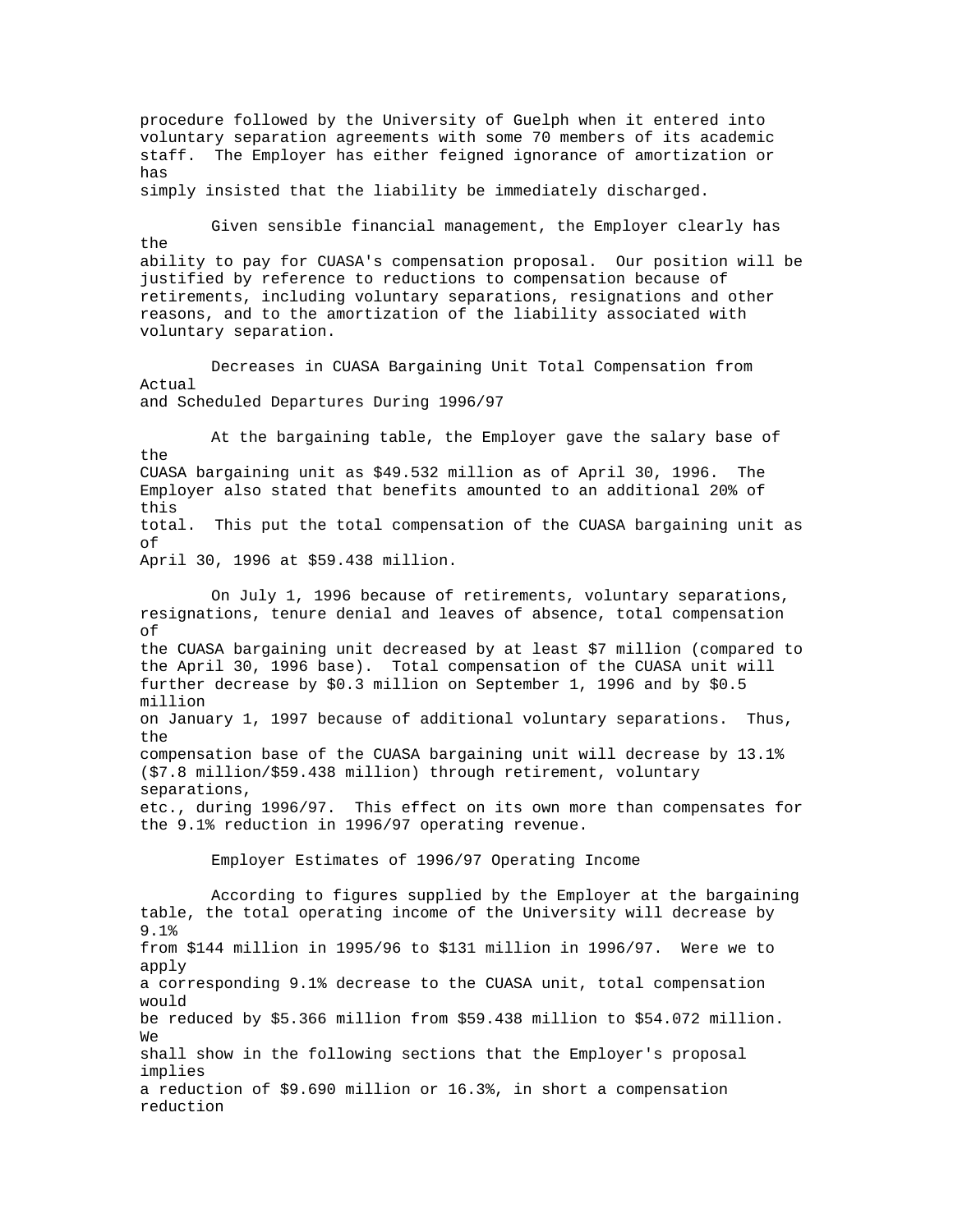nearly double the reduction in revenue.

 Effects of the Two Proposals on CUASA Bargaining Unit Total Compensation

 The CUASA proposal implies the following percentage changes in relation to average nominal salary: benefits, -0.05%; 4 unpaid days of leave, -1.54%; and CDI, +2.36%. The resulting change to nominal salaries would be +0.77%. Using the conversion factor, 0.931, the resulting change to total compensation of the CUASA bargaining unit would be +0.72%.

 The corresponding changes proposed by the Employer are as follows: benefits, -1.40%; 5 days of unpaid leave, -1.92%; salary scale reduction, -2.90%; and CDI, +2.29%. The resulting reduction with respect to average nominal salary would be -3.93%. The resulting change to total compensation of the CUASA bargaining unit would be -3.66%.

 Actual CUASA Bargaining Unit Total Compensation Under the Two Proposals

 As of January 1, 1997 the CUASA bargaining unit total compensation under the Association proposal would be \$52.010 million:

 $(1 + 0.72)$  x  $(59.438 - 7.8)$  million This is a reduction of \$7.428 million, or 12.5%,with respect to total compensation of \$59.438 million as of April 30, 1996. The percentage reduction to total compensation under the CUASA proposal is therefore significantly greater than the reduction to operating income of 9.1%.

 Under the Employer proposal, the CUASA bargaining unit total compensation would be \$49.748 million as of January 1, 1997: (1 - 3.66%) x \$(59.438 - 7.8) million This is a reduction of \$9.690 million, or 16.3%, from the corresponding figure of \$59.438 million as of April 30, 1996.

 Balance Between CUASA Compensation and Operating Income During the 1996/97 Fiscal Year Under the Association Proposal

 As previously stated, a decrease in total compensation for the CUASA bargaining unit equal to the decrease in total revenue forecast by

the Employer would result in annual total compensation of:

 (\$131 million/\$144 million) x \$59.438 million = \$54.072 million or \$4.51 million monthly.

 The number of individuals in the unit will decrease on July 1, 1996, again on September 1, 1996 and again on January 1, 1997. Hence,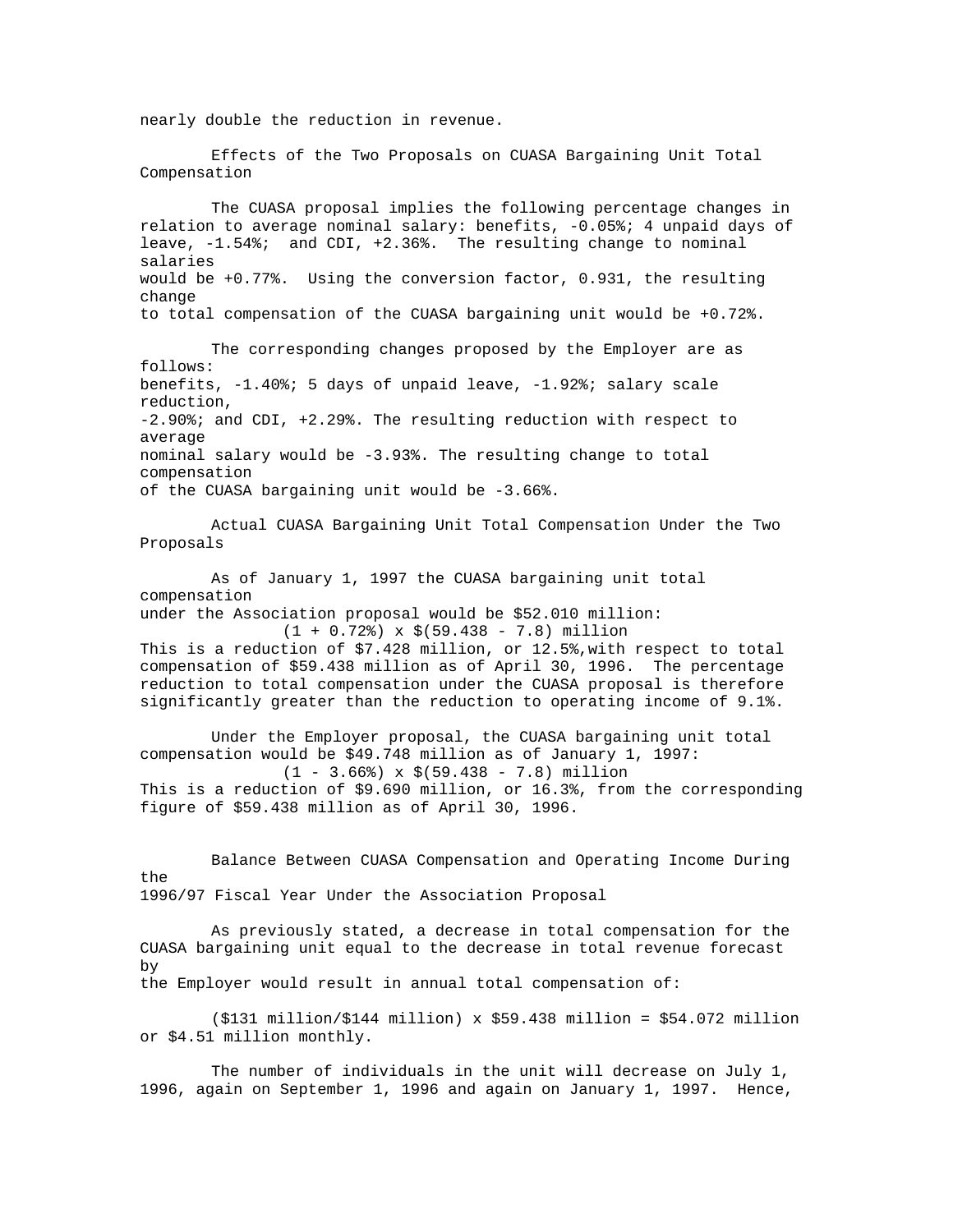under the CUASA proposal, the total monthly compensation of the unit would be: a) \$4.99 million per month during the period from May 1 to June 30, 1996:  $(1/12)$  x  $(1 + 0.72)$  x  $(59.438)$  million; b) \$4.40 million per month during the period from July 1 to August 31, 1996:  $(1/12)$  x  $(1 + 0.72)$  x  $(59.438 - 7.0)$  million; c) \$4.38 million per month during the period from September 1 to December 31, 1996:  $(1/12)$  x  $(1 + 0.72)$  x  $(59.438 - 7.0 - 0.3)$  million; d) \$4.34 million per month during the period from January 1 to April 30, 1997:  $(1/12)$  x  $(1 + 0.72)$  x  $(59.438 - 7.0 - 0.3 - 0.5)$  million. Thus, between May 1 and June 30, 1996, monthly total compensation would be greater than the figure of \$4.51 million per month if total compensation were held constant as a percentage of operating income. The resulting shortfall over these two months would be \$0.97 million. Thereafter, however, the monthly total compensation would be less than \$4.51 million per month. As a result, the original \$0.97 million shortfall would be recouped by the middle of February, 1997 (See Figure 1). At this point the Employer would begin to realize savings at the rate of \$0.17 million per month -- i.e., the difference between \$4.51 and \$4.34 million. This ongoing saving of \$0.17 million per month will amount to an annual savings rate of \$2.06 million. Amortization of the Voluntary Separation Payouts According to figures supplied by the Employer at the bargaining table, payouts would be \$6.2 million for the 41 members of the bargaining unit taking voluntary separation on July 1, 1996, \$0.4 million for the three members taking voluntary separation as of September 1, 1996, and \$1.1 million for the five members taking voluntary separation as of January 1, 1997. These payouts total \$7.7 million. The increase of 0.72% in total compensation implied by the Association proposal, together with the scheduled decreases in total compensation resulting from voluntary separation and other terminations in 1996/97, provide the employer with sufficient financial flexibility to amortize the payouts over a very short period of time.

At an ongoing saving of \$2.06 million per year, and assuming a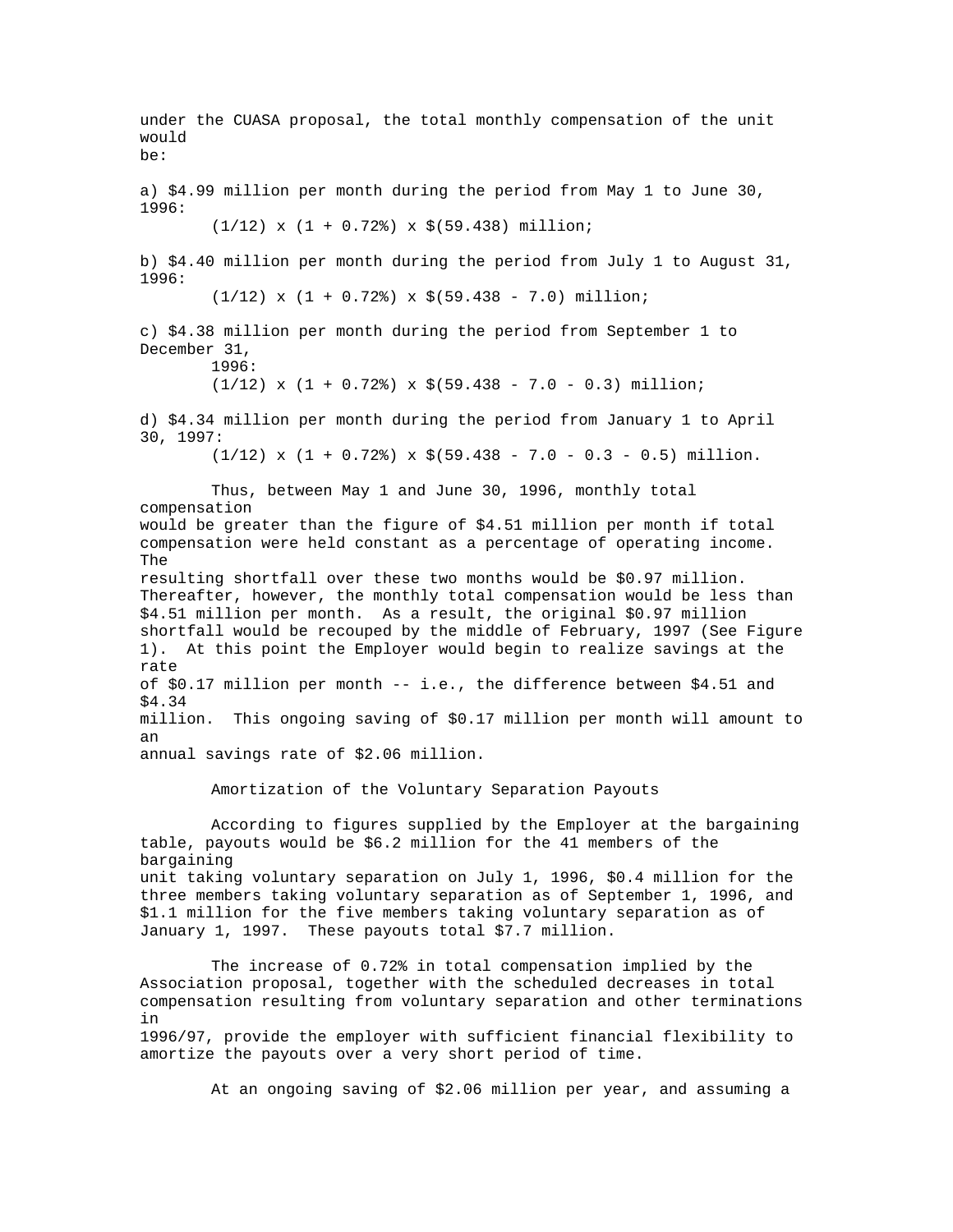relatively high 10% borrowing rate (surely higher than what the university would actually be required to pay), the \$7.7 million voluntary separation payouts may be amortized in less than five years. Summary of the Argument with Respect to Ability to Pay In summary, CUASA's argument that the university has the ability to pay for CUASA's 1996/97 compensation proposal is based on the following points: \*the Employer forecasts a 9.1% decrease in total operating income for 1996/97. \*retirements, voluntary separations, resignations, tenure denial and leaves of absence already scheduled for the 1996/97 fiscal year will alone decrease CUASA bargaining unit total compensation at April 30, 1996 rates by 13.1%. \*the financial flexibility resulting from the difference between these two figures provides the university the ability both: a) to pay for the compensation changes proposed by CUASA; and b) to amortize the required voluntary separation payouts over a very short period of time. This argument is augmented by two other important points: \* CUASA's proposal is very modest when put in the context of settlements and employer offers at other Ontario universities for 1996/97; and, \* as we outline in the next section, the university expects to raise an average of \$7 million per year over the next 5 years in external donor funding over and above its operating revenues. D. Academic Staff as the Human Capital of the University The Employer has consistently argued at the bargaining table that academic staff compensation constitutes a variable cost rather than an investment in a resource with a permanent asset value. Hence, the Employer views it as appropriate to amortize the cost of new physical assets (infrastructure projects) but refuses to amortize the cost of voluntary separation -- which is, in reality, a one-time cost of modifying the collective asset value of the university's intellectual capital. It is CUASA's position that the academic staff constitute the core intellectual capital of Carleton University. Typically hired after more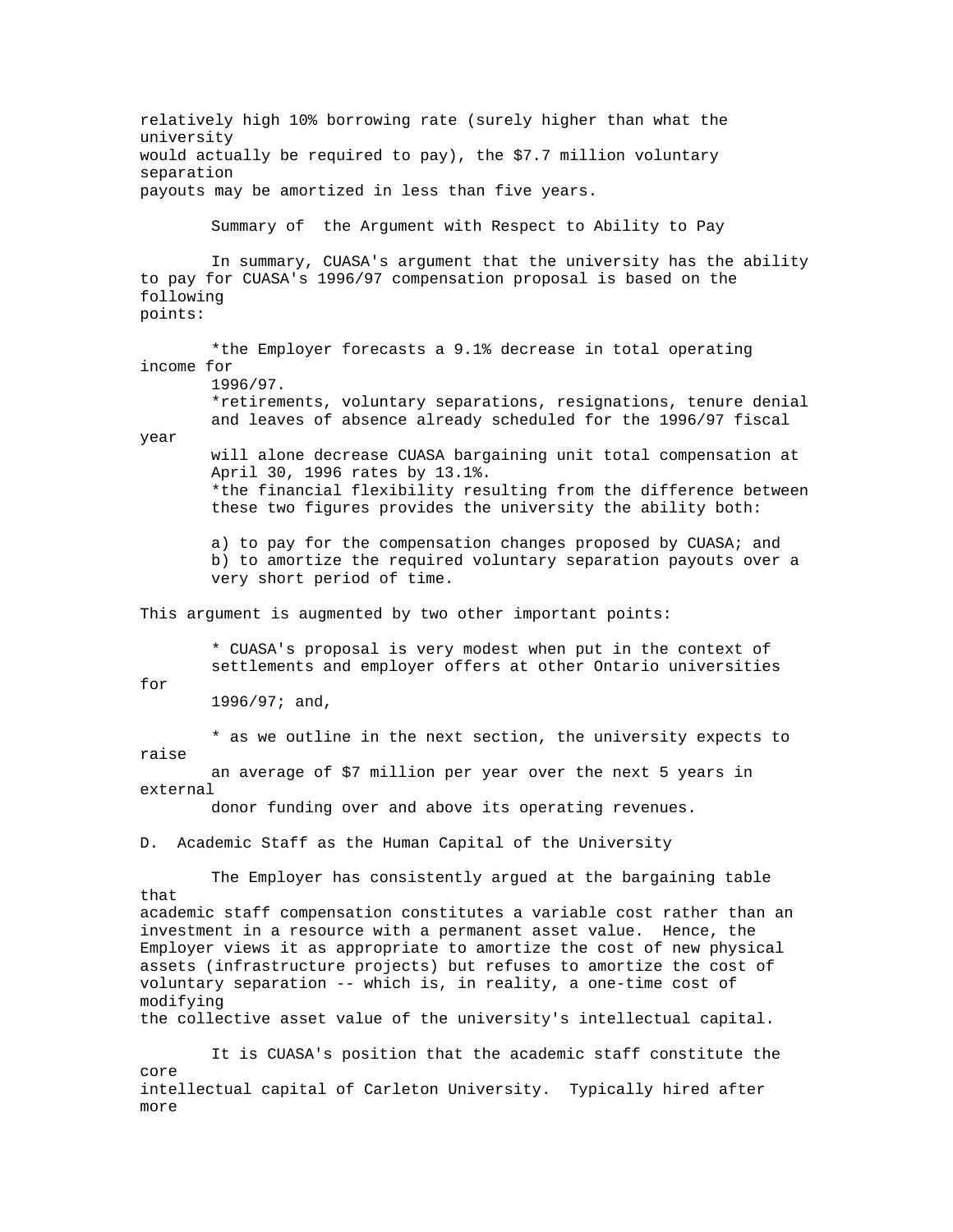than 12 years of post-secondary training, academic staff commonly remain with the university for 30 years or longer. Thus, academic staff should be managed financially as a long term asset, not as a variable cost. The tradition of accounting for labour as a variable cost has its origins in manufacturing organizations which hired and laid off unskilled and semi-skilled workers as the demand for production rose and fell. This tradition is now considered inappropriate for even this type of organization where a stable, skilled and highly trained labour force is increasingly seen as a key competitive, long-term resource. The view of labour as a long term asset is particularly applicable to a university, especially given the technological advances of the 1990s. Telecommunications technology is decreasing the importance of the physical capital of universities (buildings and grounds) and increasing the importance of their intellectual capital. Universities are increasing their market scope, competing in a wide variety of geographically dispersed markets, with less and less dependence on their physical assets. These remarks are of particular relevance to the situation at Carleton. With recent decreases in enrollment, there is now a surplus of building space on campus. As a consequence, Carleton's physical assets have become more an issue of operation and maintenance and less an issue of investment and long term financing. Viewing the academic staff at Carleton as a key long term asset has two principal consequences for the points here at issue: the amortization of voluntary severance payments, and the focus and allocation of external fundraising. Amortization of voluntary severance payment

 Through voluntary separation of members of the academic staff, Carleton University has engaged in a one time adjustment in its academic staff. More than 85 academic staff members have left or are scheduled  $t \circ$ leave the university during the 1996/97 fiscal year as a result of voluntary separation, resignation, tenure denial, leave of absence and retirement. This is more than 11% of the academic staff complement. According to the Employer at the bargaining table, there will be no more than 5 academic staff replacements over the same period. The liability incurred through voluntary separation of academic staff for the fiscal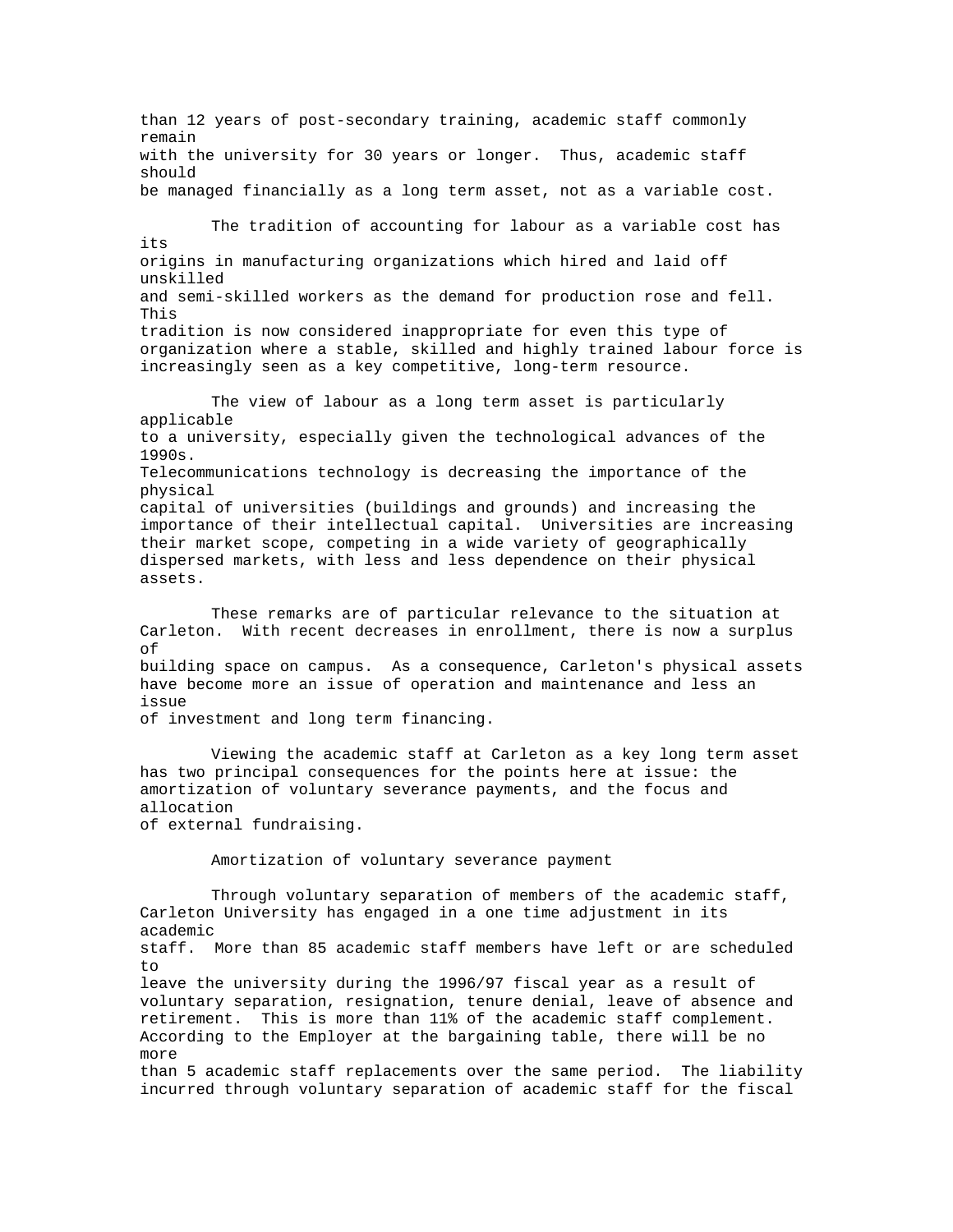year amounts to \$7.7 million. This sum should be considered as a one time write down of a long term asset and amortized over a sensible period of time. As we have noted, the University of Guelph provides an appropriate reference point; in a similar circumstance in 1994/95 they chose to amortize voluntary separation payments over a 10 year period.

 The approach to voluntary separation payments proposed by the Employer is not appropriate. It wishes to pay for the voluntary separation by reducing the salary and benefits of those academic staff who remain at the university in a way that generates cash savings in

advance

of the actual cash disbursements.

Focus and allocation of external funding

 The Employer has stated at the bargaining table that the external fundraising operation of the university will generate \$7 million per year over the next 5 years from external donor agencies, i.e., a total of \$35 million over and above the income expected from government grants and tuition fees.

 In the past, funds raised in this way have been used on investment in physical assets such as buildings. Such uses are now entirely inappropriate. Moreover, too often in the past funds raised from external donor agencies have been used to put in place physical assets with inadequate allocation for the future financial encumbrances that these assets represent in terms of recurring costs (operations and maintenance).

 Given the present excess of space on campus, and given the fact that academic staff constitute the core intellectual capital of the university, we argue that a significant portion of the \$35 million that the university management forecasts from its external fund raising operation over the next 5 years should be used to build and maintain its academic staff.

# E. Conclusions

 We have shown that the Association s proposal is likely to result in one of poorest settlements in the Province in the current round of bargaining. We have shown that CUASA members reaped no undue benefit from a salary settlement immediately prior to the Social Contract. Most importantly, we have shown that the Employer has the ability to pay what CUASA has proposed by way of a financial settlement. The Employer s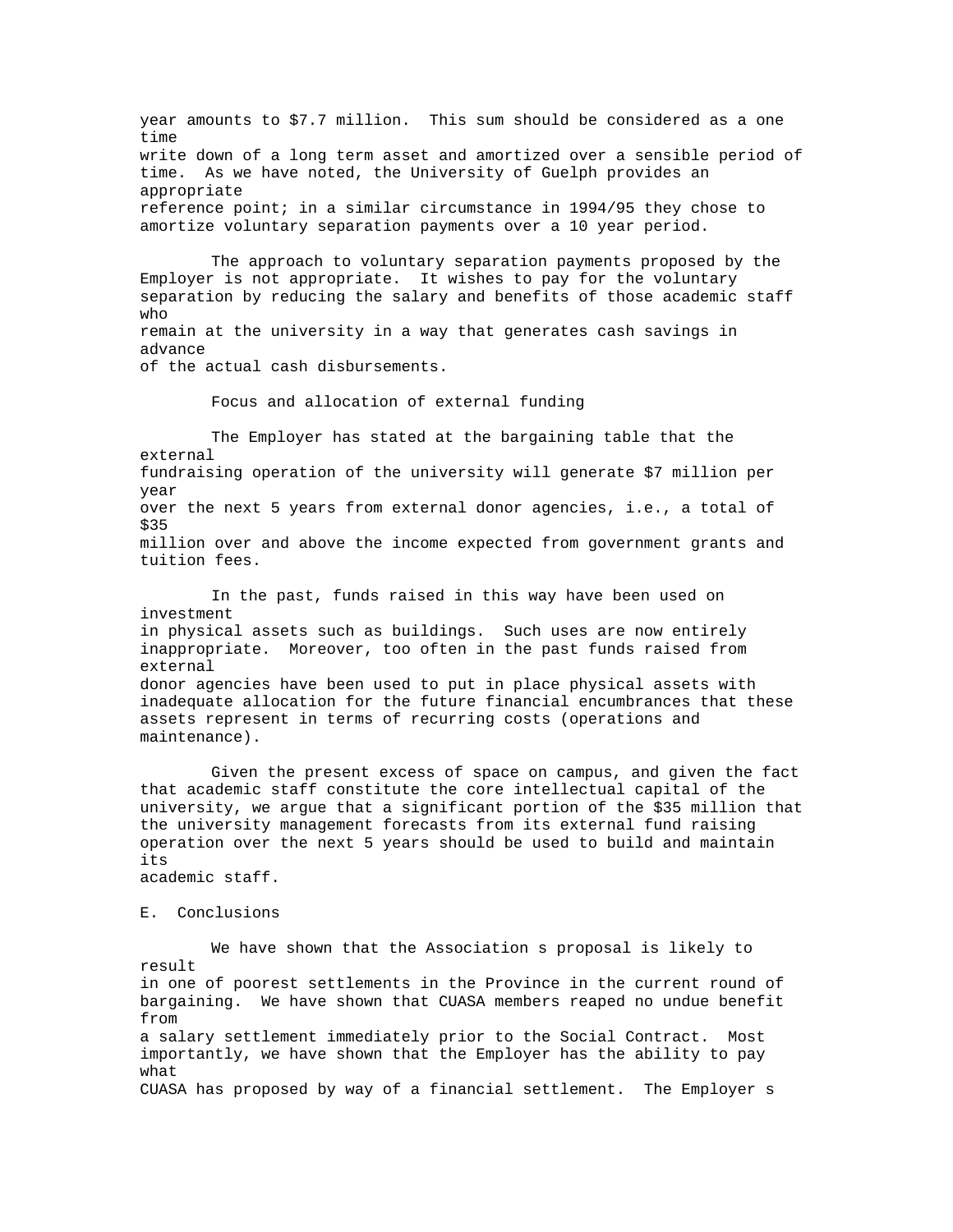proposal is based on the false assumption that academic staff represent a drain on financial resources rather than an investment to be appropriately sustained. The management of the University wishes to avoid any hard thinking about financial problems. They wish to have the academic staff pay down the short- term liability derived from voluntary separation agreements through long-term reductions to financial compensation. The Employer at the bargaining table and in the media has spoken of a financial crisis at Carleton. We believe that the University has a financial problem which will yield to sound financial management and a little imagination, investing in people rather than buildings and illadvised mega-projects. To say this is not to indulge in mere rhetoric. In recent years, financial decisions by the Employer have resulted in the loss of large sums of money. An abortive ground water project is estimated to have cost over \$6 million of which the Employer admitted at the bargaining table that over \$5 million had been wasted. Student housing was built by taking out a long-term mortgage at a rate of interest around twice the current market rate. The Employer has borrowed \$8.3 million to fund the Carleton University Training and Technology Centre and the Carleton University Development Corporation originally associated with the Centre. On the Employer's current projections it is unlikely that this "investment" will generate one penny of return. While Carleton has experienced enrollment problems in the last two years (after years of strong growth), the fact remains that postsecondary education in a rapidly changing economy will continue to be a growth industry. The example of Queen s University is instructive. Queen s is operating a graduate business program, funded entirely from tuition fees, that has facilities in the City of Ottawa. It is not beyond Carleton to develop programs which will have this sort of appeal which will allow the University to compete effectively across Canada. A necessary condition for this sort of development is that the Employer considers its first rate academic staff as an investment and compensates them accordingly.

Appendix A: Text of the Memorandum of Settlement

9.1 (b) (ii) All new or vacant positions at any of the four librarian ranks shall be first advertised internally to all librarian members of the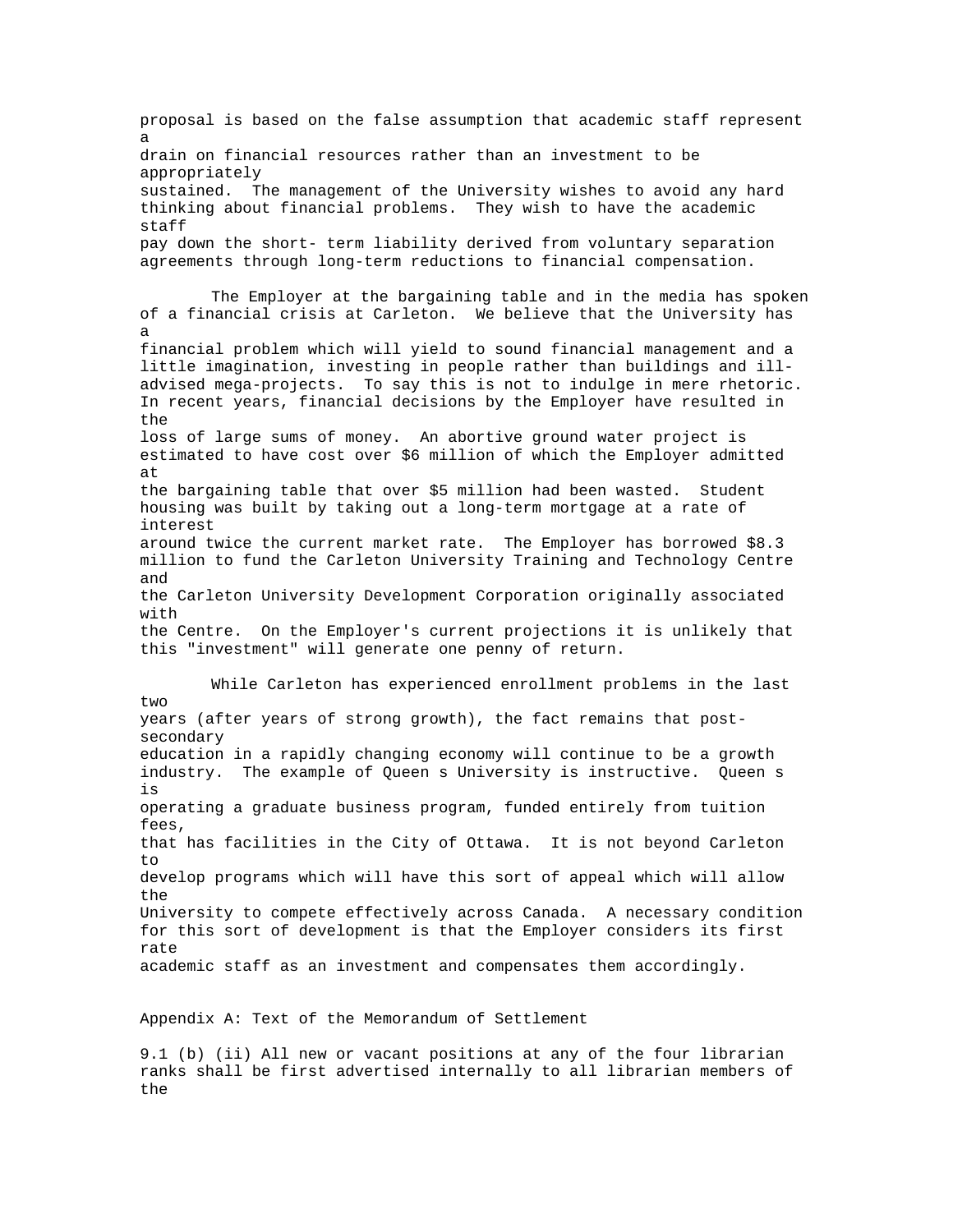bargaining unit which shall include employees of Carleton University who have previously been professional librarian members of the bargaining unit. However, for term positions for internal and external advertisements may appear simultaneously. 9.6 (e) When a temporary replacement is made for a professional librarian employee on sabbatical or leave for a period in excess of sixteen (16) weeks in accordance with 9.6(d), any such replacement shall be a fully qualified professional librarian. 9.9 (b) Letters of appointment shall be signed by the President. Such letters shall state clearly the length and terms and conditions of appointment including rank and department to which the appointee is assigned, the category of appointment, salary, any conditions attached to the appointment, sabbatical entitlement, if any, under the provisions of Article 21.1(e), and whether or not the appointment is a replacement. 9.10 (c) Unless prohibited by agreement with the carrier(s), the employer shall provide a reduced-time appointee with the same benefits and coverage as specified in Article 40 for employees and shall, where applicable, contribute to the cost of these plans on the basis of actual salary. (iv) For the purpose of the Minimum Guarantee as defined in the text of the Carleton University Retirement Plan, the employee's fulltime nominal salary shall be used to calculate the average of the best five (5) years' of earnings. 10.2 (b) The dean shall inform the chairperson of all members of the department who should be automatically considered for promotion. It shall be the responsibility of the appropriate committee to assist the chairperson in the preparation of the list of all those in the department who should be automatically considered for promotion and in the obtaining and examination of all relevant information and in ensuring the curriculum vitae are current, complete and correct. 10.5 (a) (v) The PAC shall reach a decision by majority vote. If the decision is to uphold the appeal, either on procedural or substantive grounds, the PAC shall decide whether to refer the matter back to the University Promotions Committee for reconsideration, or whether a de novo consideration of a candidate is required. If a de novo consideration is required the matter shall be referred to a differently constituted University Promotions Committee, the composition of which shall be determined by the PAC.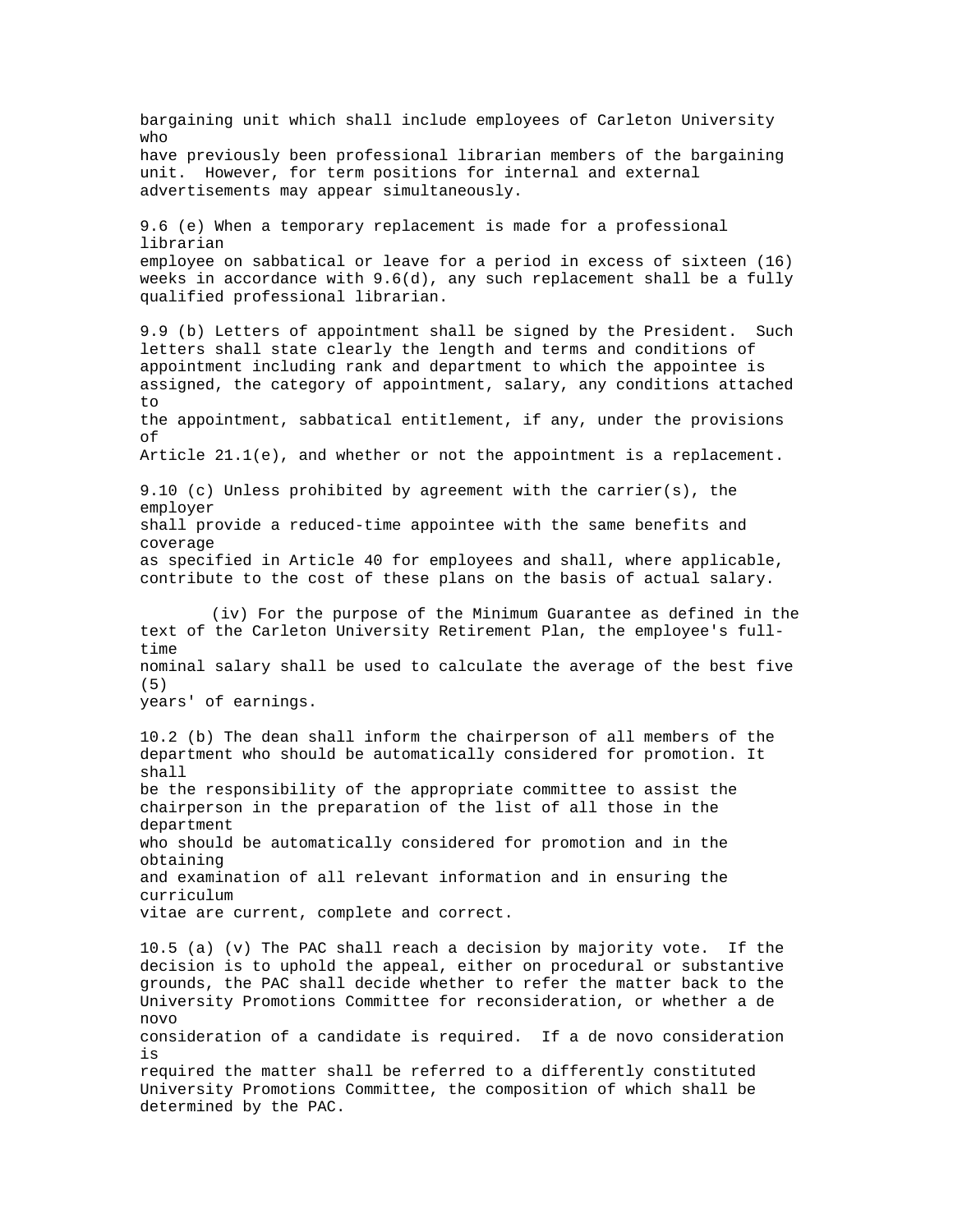11.3 (a) Professional librarian employees holding preliminary appointments shall be considered for confirmation six (6) months before the end of the second year of an initial preliminary appointment. However, a librarian employee who holds a preliminary appointment subsequent to a term appointment shall be eligible for consideration in accordance with Article 37.7 (Term Appointments). A professional librarian employee working a reduced workload at pro- rated pay shall earn credit toward confirmation on a pro-rated basis but shall be eligible for early consideration. 12.2 (d) For preliminary appointees, evidence of ability for, or achievement in, research or scholarship may be rewarded by accelerated progress in confirmation or promotion or, if provided for by plans in force at the time, career development or other salary increments. 12.3 (b) (iv) An instructor employee working a reduced workload at pro-rated pay shall earn credit toward confirmation on a pro-rated basis. 13.2 Teaching Workload of Faculty Employees (d) (ii) Where an employee's performance in research/scholarship, as assessed pursuant to Article 41.3(a), is substantially below the norm and has been so for at least five (5) consecutive years, the dean may assign the employee more than the normal teaching load for the employee's department. Such additional assignment shall not exceed one fullcourse equivalent in any academic year. This assignment shall be formalized in writing by the dean, and shall be included in the employee's dossier for promotion, career development and achievement award assessments. 13.7 Early Retirement Transition Provisions for Long-Service Employees (a) Notwithstanding the provisions of Article 13.6(a) and 9. 10(a)(iv) of the Agreement, any employee between age 55 and 63 and with 10 or more years of full-time equivalent service at Carleton University who wishes to retire early is entitled to, and may apply for, a special reduced-time arrangement on the basis of the provisions set out below:  $(i)$  -  $(vi)$  as in 1991 agreement

13.7 (a) (vii) Unless prohibited by agreement with the carrier(s), the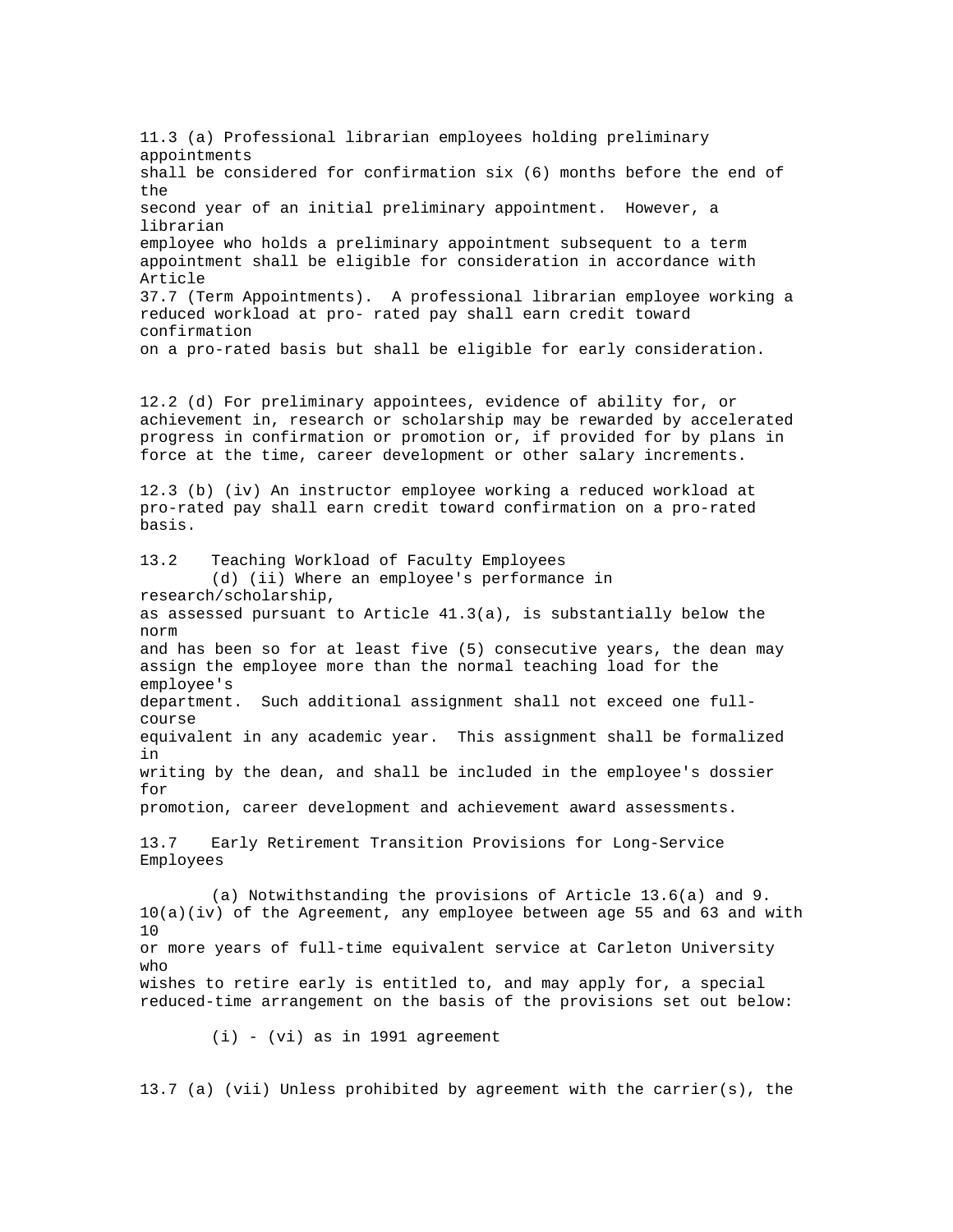employer shall provide a reduced-time appointee with the same benefits and coverage as specified in Article 40 for employees (except for the Carleton University Retirement Plan) and shall, where applicable, contribute to the cost of these plans on the basis of nominal full- time salary. (1) For the Carleton University Retirement Plan, the reduced-time appointee shall contribute at the rate of 6% of his/her actual salary. (2) The employer shall contribute to the plan at the rate of 6% of the reduced- time employee's nominal salary, plus an amount equal to the difference between 6% of the employee's nominal salary and 6% of his/her actual salary. (3) Full credited service shall be granted to the reduced-time employee for each year of reduced-time service. (4) For the purposes of the Minimum Guarantee as defined in the text of the Carleton University Retirement Plan, the employee's full-time nominal salary shall be used to calculate the average of the best five (5) years' earnings. (5) Where federal tax rulings prohibit the provision of benefits set out above through the Carleton University Retirement Plan, the employer shall, where possible, provide an equivalent benefit by means of a non-registered vehicle, subject to the approval of Revenue Canada. (viii) All other terms and conditions of employment shall comply with the provisions of Article 9.10 of this collective agreement, except as superseded by specific provisions of the present Article. 13.7 (b) This special reduced-time arrangement is conditional on the employee agreeing to retire early as follows: reduced time at age 55 or 56 - retire at or before age 60 reduced-time at age 57 or 58 - retire at or before age 61 reduced-time at age 59 or 60 - retire at or before age 62 reduced-time at age 61 or 62 - retire at or before age 63 reduced-time at age 63 - retire at age 64 (c) Renumber (b)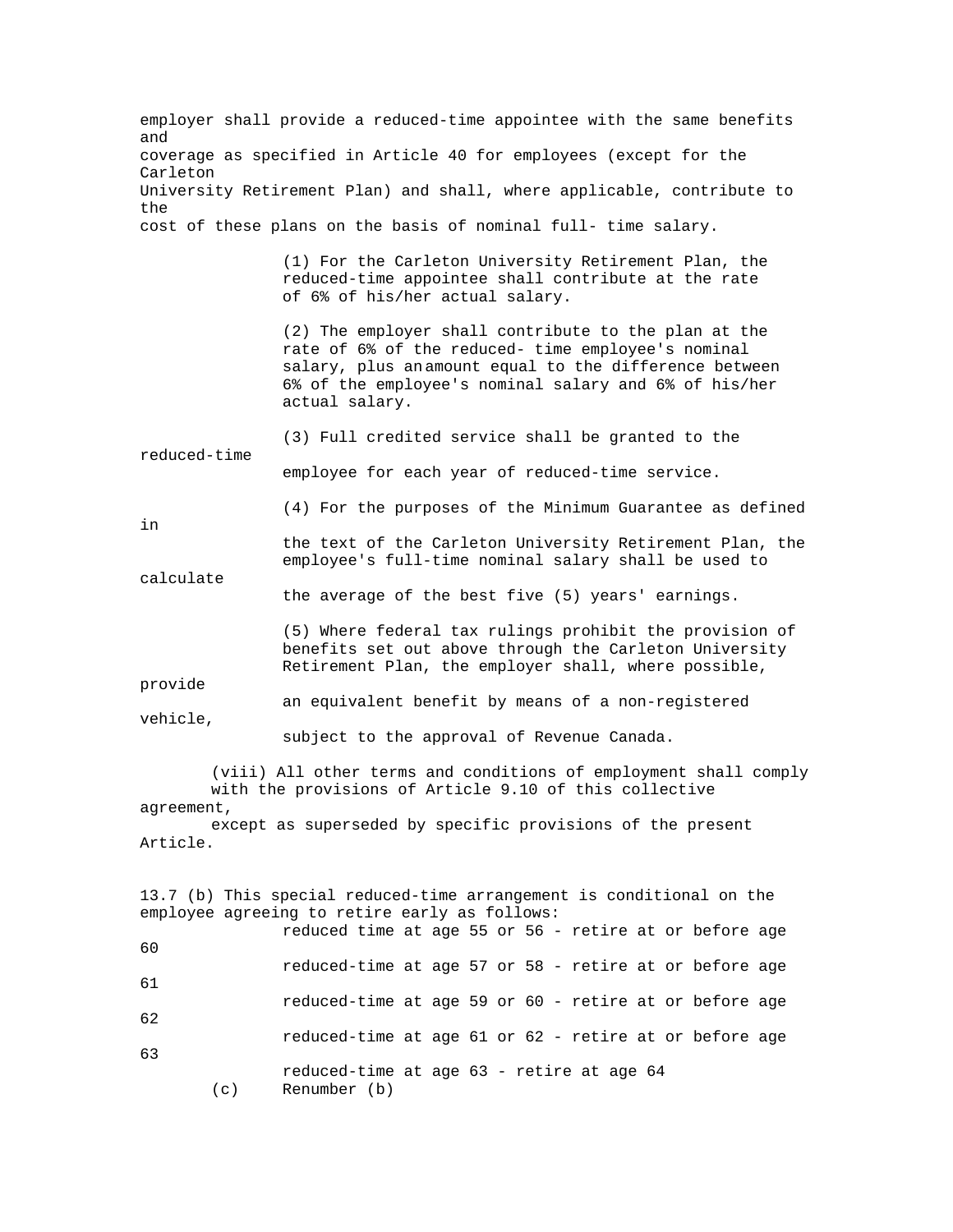15.7 (e) The parties agree that, upon request, each employee shall supply a copy of an updated c.v. each academic year in a format agreed by the parties. 16.5 (d) Where a document pertaining to an employee's performance or to a disciplinary matter, and which has not already been sent to the employee, is to be added to the employee's file held in the office of the Vice-President (Academic), the relevant Dean or Director, or the University Librarian, a copy shall, subject to any confidentiality restrictions set out in this Collective Agreement, be sent to the employee. Article 17: Financial Stringency and Program Redundancy 17.1 (a) Subject to Article 17.12 below, in light of the parties' recognition of the primacy of the University's academic mission and in light of their desire to preserve the academic integrity of Carleton University, the Board of Governors shall not declare a state of financial stringency and/or initiate lay-offs of a member or members of the bargaining unit except on reasonable financial grounds and after rigorous economies have been introduced in all sectors of the University. 17.8 (c) Notwithstanding the preceding, individuals fifty-five (55) years of age and older shall have the choice of applying, the provisions of Article 22.5 or Article 40 (early retirement) in place of the provisions specified in Article 17.8(a) above. 17.12 The parties agree that Senate shall be requested to discuss the matter of program redundancy. The parties agree to implement any resolution(s) of Senate on redundancy matters by memorandum of agreement to be negotiated and approved by JCAA within one month of Senate's resolution(s), for ratification by the parties and incorporation into the collective agreement. If the parties fail to agree within one month of Senate's resolution(s), then the following provision shall apply, mutatis mutandis, to any lay-offs for reasons of program redundancy: Part VI through IX of the Financial Stringency Document, and Article 17.6, Article 17.7, Article 17.8 of the Collective Agreement. In the event that the procedures referenced in Part VI through IX of the Financial Stringency Document are not completed after two months, then  $Article$  17.10(e) shall apply mutatis mutandis.

22.6 The employer recognizes the need to provide ergonomically suitable furniture to be used in connection with carrying out the duties of academic staff members.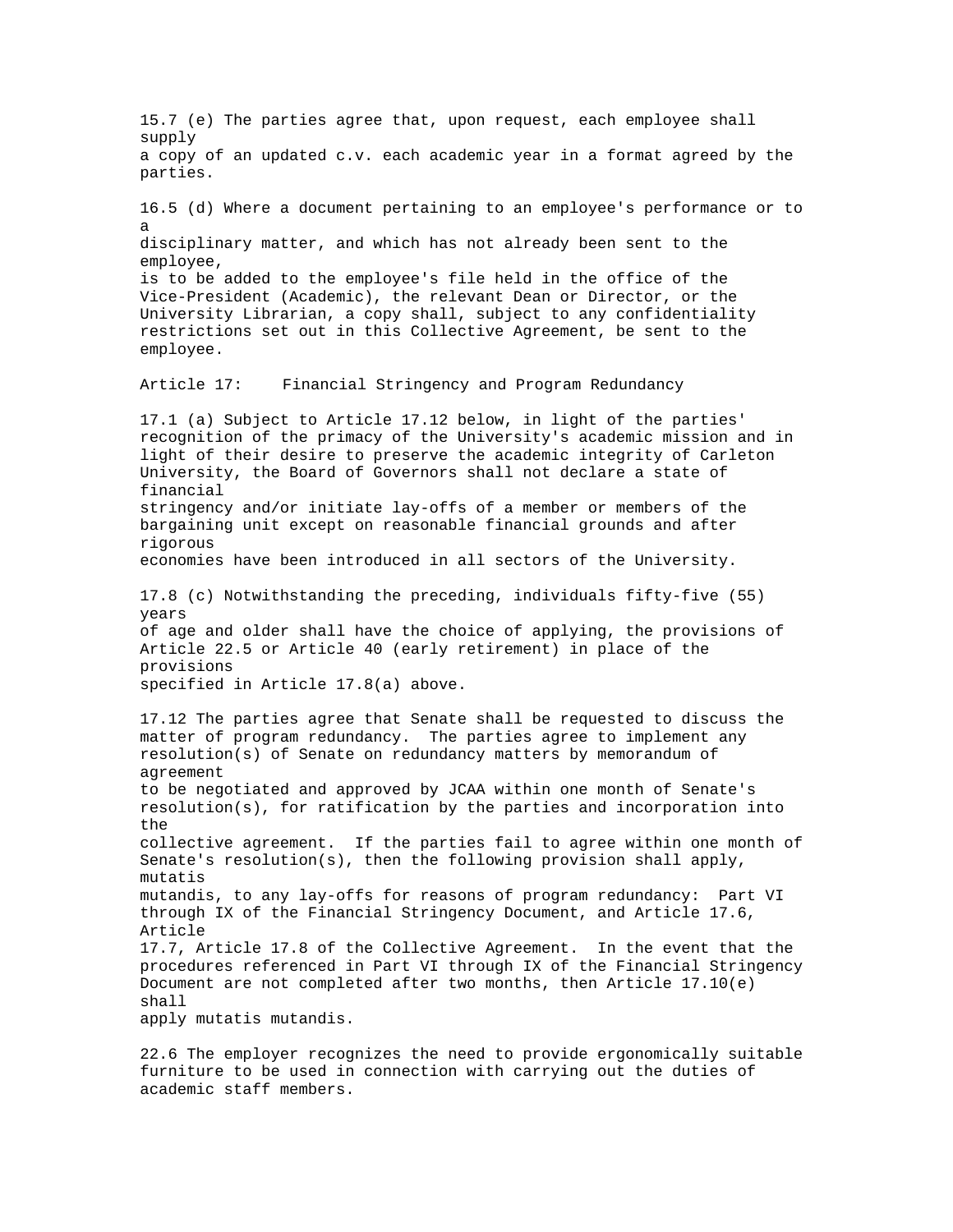(a) Workstations shall comply with the standards listed in Appendix

D.1 of the Personnel Policy Manual.

 (b) Members of the academic staff who use computer equipment to carry out their duties as academics shall be provided with ergonomically suitable furniture to accommodate computer equipment.

 (c) Timetable for upgrading existing workstations: (i) The employer will give first priority to the upgrading of workstations in response to requests from employees with disabilities, where such requests are accompanied by satisfactory documentation; (ii) the parties agree to a goal of upgrading all workstations within five (5) years on the basis of recommendations from each department; (iii) should the cost of implementing (i) above be less than \$25,000 in the 1996-97 contract year, the balance shall be used to implement the provisions of (ii) above and the employer agrees to provide up to \$25,000 in each subsequent

year for the implementation of (ii) above.

 (f) The JCAA will monitor the implementation of this Article.

30.9 Exclusions from the Grievance Procedure

 (a) Recognizing that certain review procedures involving complex forms of academic peer judgement have evolved out of continuous practical experience, the parties agree that the grievance procedures under this Article shall not be available for resolution of disputes, exclusively concerned with employment equity appointments (Article 9.3); faculty promotion (Articles 10.1 - 10.4), renewal of preliminary faculty appointments (Article  $6.2(a)$ ), tenure (Article  $6.2(a)$ ), lay-offs (Article 17.4, 17.5, 17.6, 17.10, 17.12 and the Document on the Release of Teaching Staff in Times of Financial Stringency, Appendix D to the Collective Agreement), and dismissal for cause of faculty employees (Article  $6.2(a)$ , professional librarian employees (Article 11.4), instructor employees (Article 12.5), except where the employee or the Association alleges violation of Academic Freedom under Article 4, or discrimination under Article 5 of this Collective Agreement, or except where the employee or the Association alleges that a violation of the procedures established in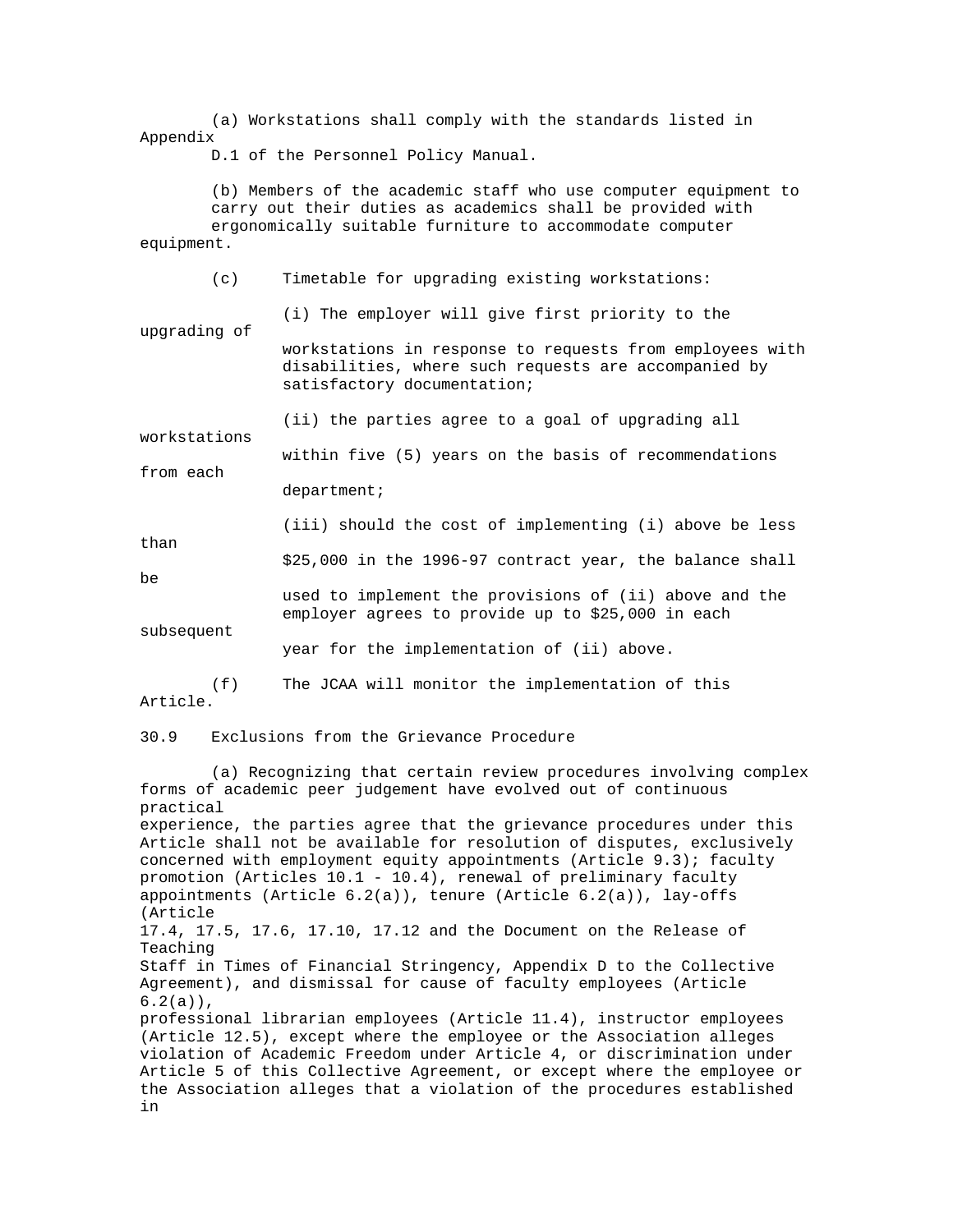Article 10 or under the Senate/Board document entitled Procedures Concerning Tenure, Dismissal and Related Matters, as approved by the Board of Governors on the 27th June, 1972 and as amended by the Board of Governors on the 4th October, 1972, and as modified by this Collective Agreement has occurred. 40.2 (e) The cost of premiums for the Accidental Death and Dismemberment Insurance and Travel Assistance Care Plan shall be borne wholly by employees. 40.8 The Carleton University Retirement Plan (a) The parties agree that the Carleton University Retirement Plan in effect as of April 30th, 1996, shall continue for the term of this Agreement, except that if the Plan is amended to modify the employer's obligation to fund the minimum guarantee fund beyond actuarial requirements, that amendment will take effect as provided by the amended plan.  $(e) - (g)$  DELETED Article 41: CDI 41.3 Criteria (a) (viii) For faculty who have been assigned additional teaching workload pursuant to Article 13.2(d)(ii), performance at the norm in teaching shall be sufficient to ensure a career development increment. APPENDIX 3: SALARY RATIONALISATION 3.6 Faculty Salary Rationalization Tables (c) The various lines appearing on the "Full CDI's" vs. "Years Since First Degree" diagram have the following properties: (i) the Standard Line consists of two straight lines, the first having unit slope and joining the points (8,0) and (28,20), and the second having slope 2/3 and joining the points (28,20) and (43,30). (ii) the Lower Limit lines all have slope 1/2 and intercept their respective floors at x = 11 for assistant professors x = 16 for associate professors x = 25 for full professors where x is "Years Since First Degree";